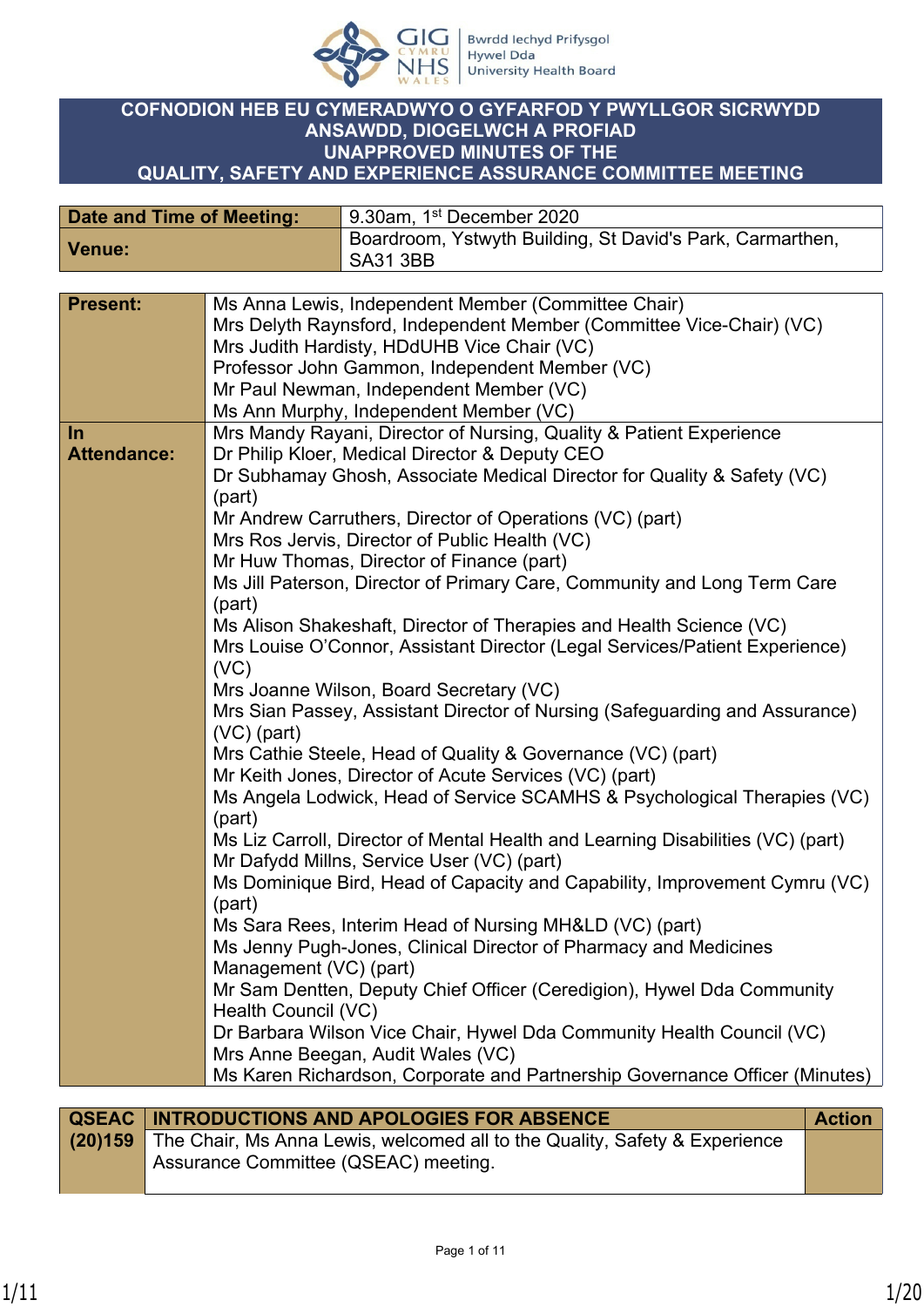| Apologies for absence were received from: |  |
|-------------------------------------------|--|
| Miss Maria Battle, HDdUHB Chair           |  |
|                                           |  |

| QSEAC        | <b>DECLARATIONS OF INTERESTS</b>                                                         |  |
|--------------|------------------------------------------------------------------------------------------|--|
| (20)160      | There were no declarations of interests made.                                            |  |
|              |                                                                                          |  |
|              |                                                                                          |  |
| <b>QSEAC</b> | MINUTES AND MATTERS ARISING FROM THE MEETING HELD ON 6TH                                 |  |
| (20)161      | OCTOBER 2020 AND 13TH NOVEMBER 2020                                                      |  |
|              | <b>RESOLVED</b> - that the minutes of the meeting of the Quality, Safety and             |  |
|              | Experience Assurance Committee (QSEAC) held on 6th October 2020 and                      |  |
|              | 13 <sup>th</sup> November 2020 be approved as a correct record, subject to the following |  |
|              | amendment to the 6 <sup>th</sup> October 2020 minutes.                                   |  |
|              |                                                                                          |  |
|              | • To include Dr Subhamay Ghosh in the list of attendees.                                 |  |

| <b>QSEAC</b><br>(20)162 | <b>TABLE OF ACTIONS FROM THE MEETING HELD ON 6TH OCTOBER</b><br>2020 AND 13TH NOVEMBER 2020                                                                                                                                                                                                                                                                                                                                                  |           |
|-------------------------|----------------------------------------------------------------------------------------------------------------------------------------------------------------------------------------------------------------------------------------------------------------------------------------------------------------------------------------------------------------------------------------------------------------------------------------------|-----------|
|                         | An update was provided on the Table of Actions from the meetings held on<br>6th October 2020 and 13 <sup>th</sup> November 2020, with the following noted:<br>• QSEAC (20)152 Risk Assessments for the Recommencement of<br>Orthopaedic Activity Report: Mr Sam Dentten undertook to establish<br>whether the Community Health Council has received both the pre-<br>operative consent forms and the documentation available for patients to | <b>SD</b> |
|                         | access online in relation to urgent paediatric services.                                                                                                                                                                                                                                                                                                                                                                                     |           |

| <b>QSEAC</b> | <b>CHILDRENS SERVICES PATIENT STORY</b>                                                                                                                                                                                                                                                                                                                                                                                                                                                                                                                                                                                                                                                                                                                                                                                                                                                                                                                                                                         |  |
|--------------|-----------------------------------------------------------------------------------------------------------------------------------------------------------------------------------------------------------------------------------------------------------------------------------------------------------------------------------------------------------------------------------------------------------------------------------------------------------------------------------------------------------------------------------------------------------------------------------------------------------------------------------------------------------------------------------------------------------------------------------------------------------------------------------------------------------------------------------------------------------------------------------------------------------------------------------------------------------------------------------------------------------------|--|
| (20)163      | Mr Andrew Carruthers joined the Committee meeting.                                                                                                                                                                                                                                                                                                                                                                                                                                                                                                                                                                                                                                                                                                                                                                                                                                                                                                                                                              |  |
|              | Ms Liz Carroll introduced Mr Dafydd Millns, a patient who had experienced<br>mental health challenges during his adolescence.                                                                                                                                                                                                                                                                                                                                                                                                                                                                                                                                                                                                                                                                                                                                                                                                                                                                                   |  |
|              | Mr Millns explained that in 2013 he was diagnosed with a mental health<br>condition and referred to the Child and Adolescent Mental Health Services<br>(CAMHS). The turning point came when he was referred for cognitive therapy,<br>known as Tonic Surf Therapy, which he believes changed his outlook and<br>enabled him to see a future for the first time in his life. Following completion of<br>the programme, he restarted education, completed his GCSEs and is now<br>attending college. In addition, following his exposure to mental health<br>services, he is now working with CAMHS in Carmarthenshire to support other<br>young people. Part of this work is the development of Future Minds, an<br>initiative to influence future CAMHS projects which is co-produced by service<br>users and stakeholders. Members received a video 'The Parable of the Blobs<br>and Squares', emphasising the positive effects of co-production, where all<br>contributors are equal partners in the process. |  |
|              | Echoing the comments from Members, Ms Lewis expressed thanks to Mr<br>Millns for his personal and emotive account of the challenges experienced<br>together with the positive support received from CAMHS. Whilst the video                                                                                                                                                                                                                                                                                                                                                                                                                                                                                                                                                                                                                                                                                                                                                                                     |  |

I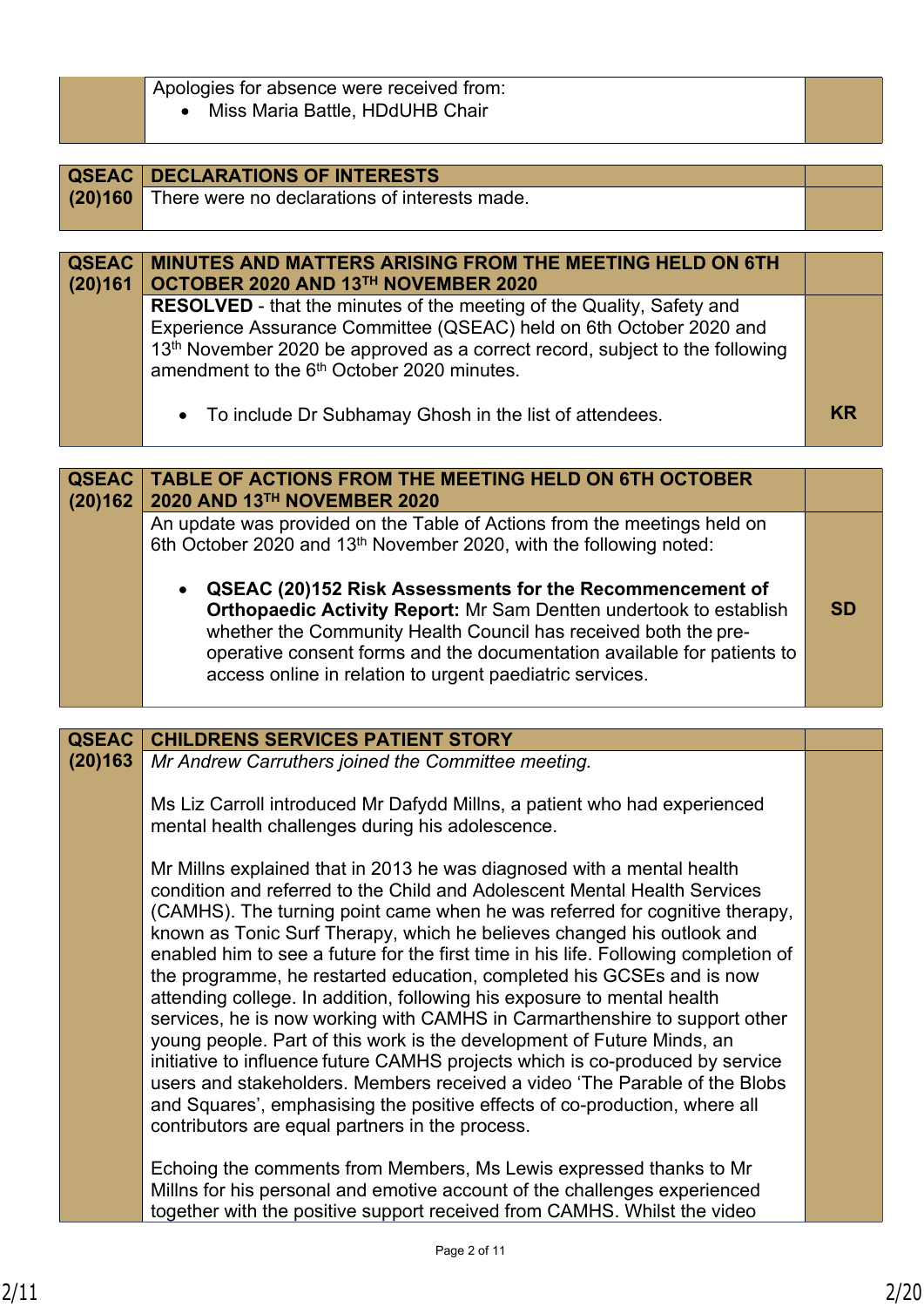|                         | challenges the Health Board to improve Mental Health services,<br>acknowledging the Committee's time constraints, it was suggested that further<br>discussions take place between the QSEAC Chair, Ms Carroll and Mrs Mandy<br>Rayani outside of the meeting, in order to expedite this initiative during the<br>new year.<br>In response to a query from Mrs Judith Hardisty, Mr Millns advised that co-<br>production and integration of future services is key and should be an ambition<br>that the Health Board aspires to.<br>Following the positive experience of CAMHS by Mr Millns, Mrs Delyth<br>Raynsford enquired as to the advice he would give those young people<br>experiencing the same challenges. Mr Millns emphasised the need for service | <b>AL/LC</b><br>/MR |
|-------------------------|----------------------------------------------------------------------------------------------------------------------------------------------------------------------------------------------------------------------------------------------------------------------------------------------------------------------------------------------------------------------------------------------------------------------------------------------------------------------------------------------------------------------------------------------------------------------------------------------------------------------------------------------------------------------------------------------------------------------------------------------------------------|---------------------|
|                         | users to be receptive to the approaches suggested by the professionals. Mrs<br>Raynsford suggested that Mr Millns insight would be welcomed at the Health<br>Board's Voices of Children and Young People Group which Mr Millns<br>accepted, and it was agreed that the QSEAC secretariat share Mr Millns<br>contact details with Mrs Raynsford.                                                                                                                                                                                                                                                                                                                                                                                                                | <b>KR</b>           |
|                         | In response to a further query from Mrs Raynsford, Mr Millns stated that<br>physical activity and being outdoors had been the catalyst in changing his<br>mind-set.                                                                                                                                                                                                                                                                                                                                                                                                                                                                                                                                                                                            |                     |
|                         | Mr Dentten acknowledged the fragility of therapy services across all sectors,<br>recognising that these services play an important role in assisting patients to<br>recover, with further support provided by the voluntary sector. Mr Millns<br>stressed that the need for flexibility when providing services is paramount,<br>whilst accepting that not all patients are comfortable working with<br>professionals.                                                                                                                                                                                                                                                                                                                                         |                     |
|                         | Mr Andrew Carruthers observed the powerful and inspirational patient story,<br>which aligns with the challenge set by the HDdUHB Vice Chair to develop an<br>overarching improvement plan for Children's Services, and valued Mr Millns<br>input. Members recognise that patient stories provide the best focus to shape<br>future services and expressed thanks to Mr Millns for taking the time to share<br>his story, recognising this is a service area which requires improvement.                                                                                                                                                                                                                                                                        |                     |
|                         | In summary, Ms Lewis thanked Mr Millns and the Mental Health Directorate<br>for their presentation to the Committee, which had set a high standard for<br><b>QSEAC</b> to maintain.                                                                                                                                                                                                                                                                                                                                                                                                                                                                                                                                                                            |                     |
|                         | Mr Dafydd Millns left the Committee meeting<br>Ms Sara Rees joined the Committee meeting                                                                                                                                                                                                                                                                                                                                                                                                                                                                                                                                                                                                                                                                       |                     |
|                         | The Committee NOTED the Children's Services Patient Story.                                                                                                                                                                                                                                                                                                                                                                                                                                                                                                                                                                                                                                                                                                     |                     |
|                         |                                                                                                                                                                                                                                                                                                                                                                                                                                                                                                                                                                                                                                                                                                                                                                |                     |
| <b>QSEAC</b><br>(20)164 | SPECIALIST CHILDREN'S AND ADOLESCENT MENTAL HEALTH<br><b>SERVICES (S-CAMHS)</b>                                                                                                                                                                                                                                                                                                                                                                                                                                                                                                                                                                                                                                                                                |                     |
|                         | Ms Carroll presented the Specialist Children's and Adolescent Mental Health<br>Services (S-CAMHS) report highlighting three key challenges for the service:                                                                                                                                                                                                                                                                                                                                                                                                                                                                                                                                                                                                    |                     |
|                         | The recognition of the differing skill sets now required since the review<br>of the Directorate structure;                                                                                                                                                                                                                                                                                                                                                                                                                                                                                                                                                                                                                                                     |                     |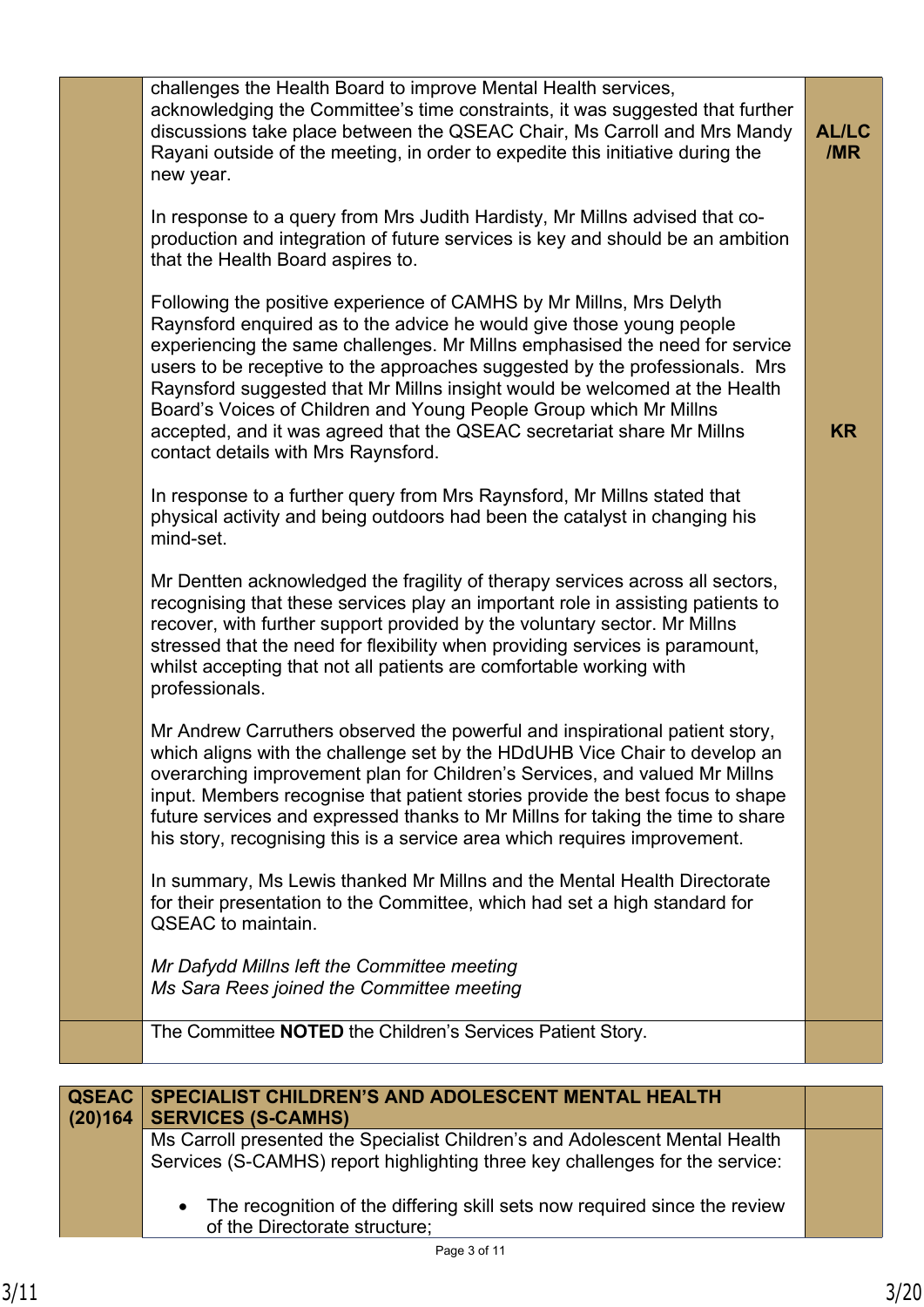- The new appointments to support referrals to the Autistic Disorder Service (ASD);
- The establishment of a task and finish group in January 2021 which will include service user/carer representation to focus on approaches to be adopted when there are prolonged waits for those accessing S-CAMHS services.

*Mrs Sian Passey, Ms Cathie Steele, Dr Subhamay Ghosh and Mr Huw Thomas joined the Committee meeting*

Whilst welcoming the work undertaken to clear the historic legacy waiting lists, Mrs Hardisty commented that this only refers to an assessment being undertaken and not the recommended treatment plan. Taking this into account, Mrs Hardisty enquired whether the service has the capacity to undertake these and the timescales for their completion. Mr Newman echoed these concerns, stating that some of the initiatives appear to compete with rather than complement each other. In response, Ms Carroll advised that whilst the service had anticipated peaks and troughs in demand, as articulated in the report, this has not occurred, with continued growth in demand for both SCAMHS and CAMHS ASD, therefore additional resources will be required in order to reduce waiting times. Ms Carroll further advised that interventions following assessments may be multi-faceted and will have variabilities due to working with the three Local Authorities, which has been compounded due to the COVID-19 pandemic.

Mrs Hardisty suggested the need for an in-depth review of the funding streams with Local Authority colleagues through the West Wales Children's Group, and how this is spent through co production.

Noting that 19 of the 37 recommendations made following the Children's Commissioner for Wales Report 'No Wrong Door: bringing services together to meet children's needs', related to mental health services, Mrs Hardisty enquired as to which services the other 18 recommendations referred to and whether progressing these actions would improve services to children. In response, Ms Sara Rees responded that these relate to a number of services which support patients from childhood to adulthood. Mrs Hardisty, further enquired, where the responsibility sits for the remaining recommendations. In response, Ms Rees advised that assurance for the additional 18 recommendations does not reside with one directorate and should be provided from the Health Board as a whole.

# *Ms Jill Paterson joined the Committee meeting*

Ms Raynsford enquired as to the support available for children and young people who are not under S-CAMHS. Ms Carroll confirmed that due to increased demand, the Mental Health and Learning Disability Service has commissioned additional third sector support for these patients to access. Ms Rees added that this third sector support has been available during the previous 18 months. In addition, a 6 month pilot for counselling services in Wales has been launched as an alternative for patients who require a lower level of support. Further to this, subject to funding, advocacy, be-friending and educational support services will be made available.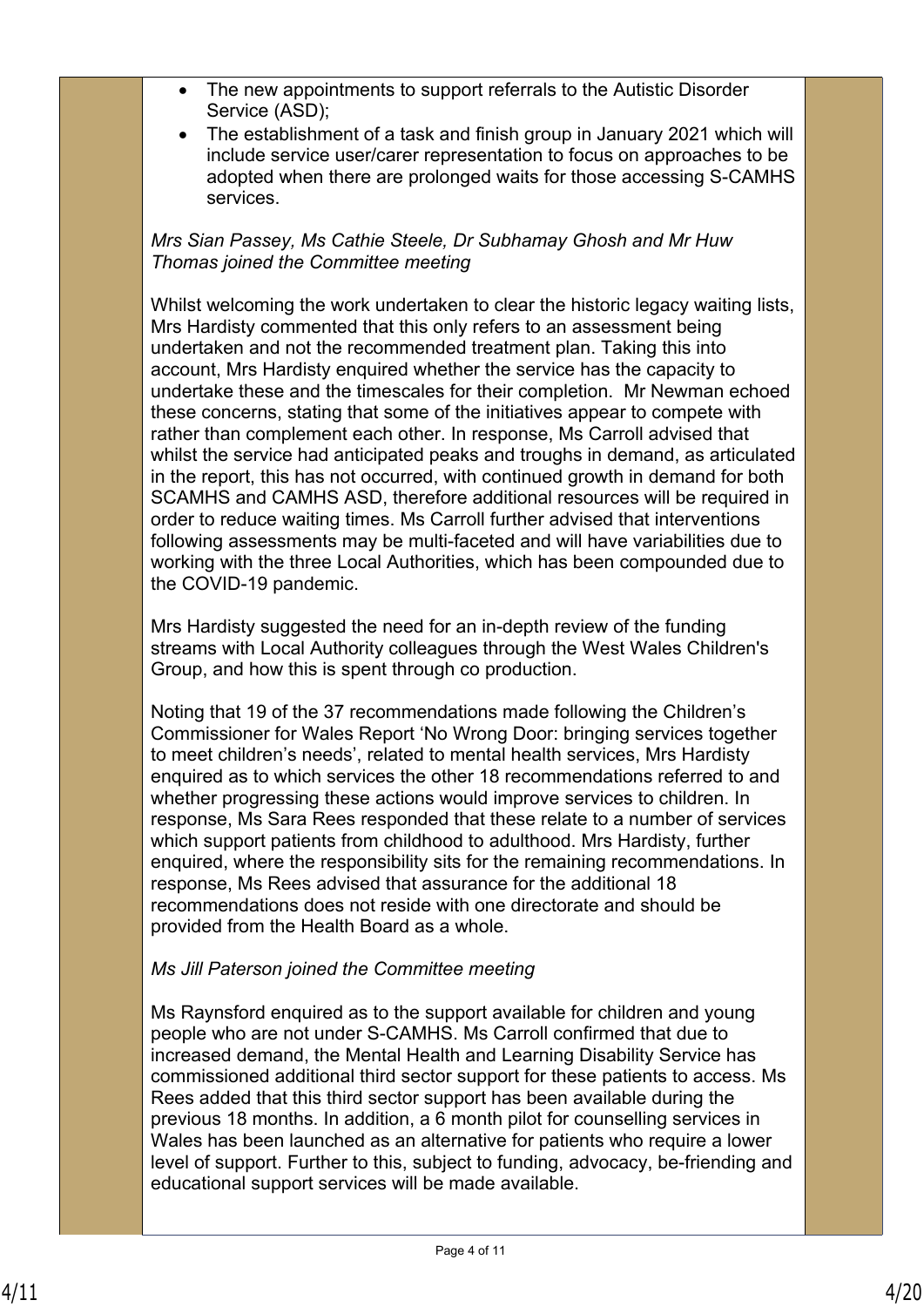|                         | Ms Carroll commented that children have been less willing to engage with<br>digital platforms during the pandemic, and have requested face to face<br>sessions instead, which has placed further challenges on the service.<br>Ms Lewis recognised the concerns raised at Board in relation to patient<br>access to CAMHS and whilst acknowledging the significant work undertaken<br>operationally to improve access, expressed concern that there may be a<br>strategic gap in order to enable further improvements, whilst acknowledging<br>that the development of an overarching improvement plan for Children's<br>Services may provide a resolution. Mr Carruthers concurred, adding that this<br>is part of the planning objectives for 2020, with the anticipation that a 3 year | <b>AC</b> |
|-------------------------|-------------------------------------------------------------------------------------------------------------------------------------------------------------------------------------------------------------------------------------------------------------------------------------------------------------------------------------------------------------------------------------------------------------------------------------------------------------------------------------------------------------------------------------------------------------------------------------------------------------------------------------------------------------------------------------------------------------------------------------------------------------------------------------------|-----------|
|                         | draft plan will be prepared by the end of December 2020, and presented to the<br>Board in 2021.<br>In summary, Ms Lewis welcomed the proposed 3 year plan and given the link<br>to patient experience as a consequence of delays in assessment and<br>treatment, proposed that for assurance purposes, the plan should be<br>presented to QSEAC once agreed.                                                                                                                                                                                                                                                                                                                                                                                                                              | <b>AC</b> |
|                         | Ms Liz Carroll, Ms Sara Rees and Ms Angela Lodwick left the Committee<br>meeting                                                                                                                                                                                                                                                                                                                                                                                                                                                                                                                                                                                                                                                                                                          |           |
|                         | The Committee RECEIVED ASSURANCE from the challenges and identified<br>risks within the S-CAMHS service, and how these are being addressed within<br>the Directorate.                                                                                                                                                                                                                                                                                                                                                                                                                                                                                                                                                                                                                     |           |
|                         |                                                                                                                                                                                                                                                                                                                                                                                                                                                                                                                                                                                                                                                                                                                                                                                           |           |
| <b>QSEAC</b><br>(20)165 | <b>QUALITY MANAGEMENT SYSTEM APPROACH</b><br>Ms Dominique Bird joined the Committee meeting                                                                                                                                                                                                                                                                                                                                                                                                                                                                                                                                                                                                                                                                                               |           |
|                         | Mrs Rayani informed Members that the Quality Management System<br>Approach will dovetail both the Health Board's planning and performance<br>objectives, with the focus of recent discussions on how this can be<br>embedded within the Health Board.                                                                                                                                                                                                                                                                                                                                                                                                                                                                                                                                     |           |
|                         | Ms Dominque Bird (Improvement Cymru) advised that this approach<br>considers the organisation's objectives in relation to quality, patient<br>experience, workforce and finance, and aligns them to the strategic<br>objectives in order for the Board to receive assurance from the improvements<br>made. It was noted that this is at the early stages of development, with<br>further meetings planned with the Health Board to progress.                                                                                                                                                                                                                                                                                                                                              |           |
|                         | Mr Huw Thomas commented that this approach aligns to a number of pieces<br>of work currently being undertaken, for example, value based healthcare,<br>with the aspiration to improve data collection and analysis to ensure<br>consistency across the Health Board.                                                                                                                                                                                                                                                                                                                                                                                                                                                                                                                      |           |
|                         | Whilst recognising the improvements needed in quality and safety for<br>patients of Hywel Dda, given the inherent challenges currently being<br>experienced, Mrs Hardisty requested assurance that staff at ward level have<br>the capacity to embed this new approach. Mrs Rayani confirmed that this<br>approach will have the support of the Executive Team and that a detailed<br>discussion would take place at a future Board Seminar session. Mr Thomas<br>emphasised that this approach focuses on a business strategy, which in a                                                                                                                                                                                                                                                |           |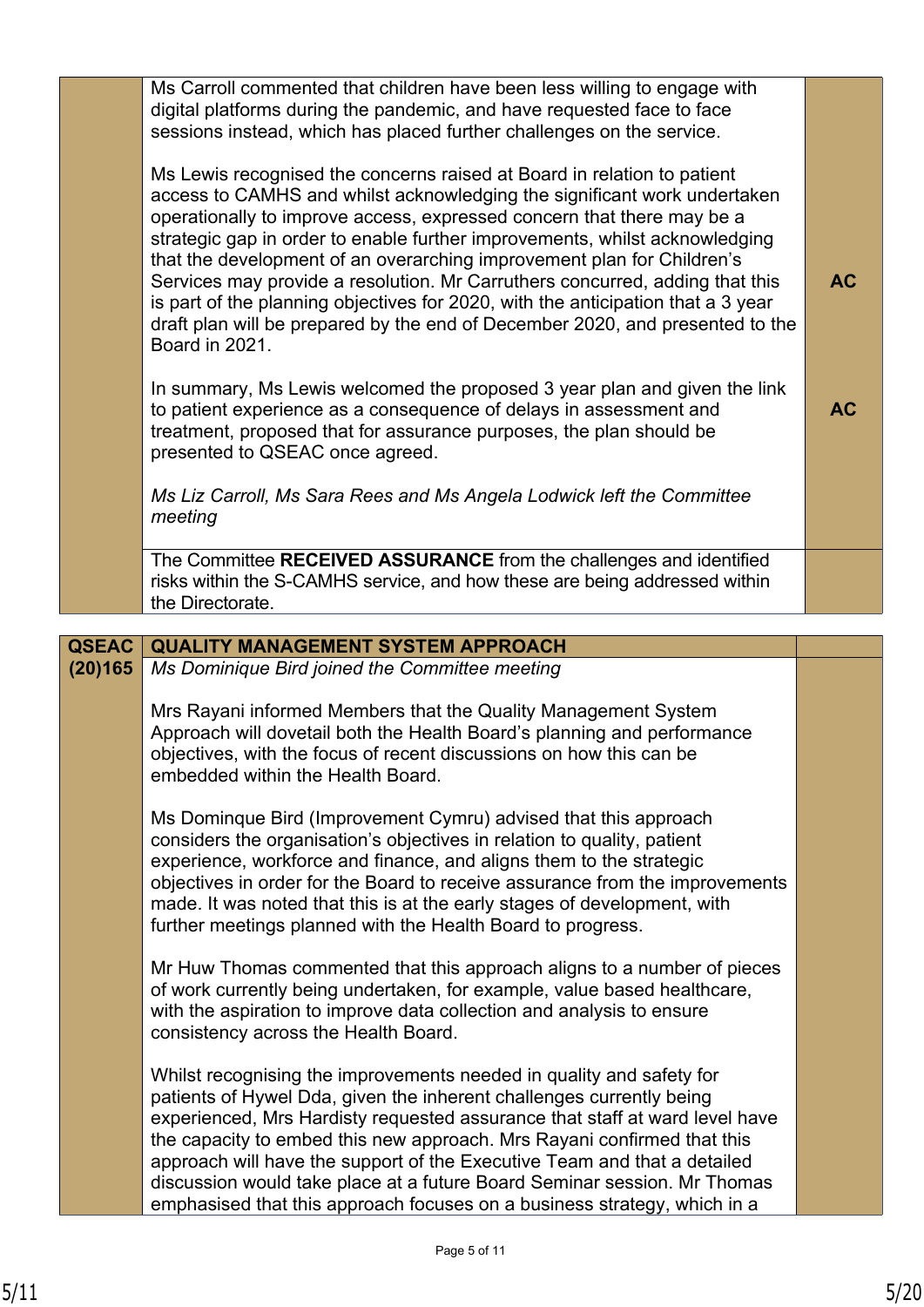|                         | broader sense, places quality and safety at the heart of everything we do and<br>as such should result in a coherent framework.                                                                                                                                                                                                                                                                                                                                                                                                                                                                                                                                                                                                                                                                                                                                                                                        |  |
|-------------------------|------------------------------------------------------------------------------------------------------------------------------------------------------------------------------------------------------------------------------------------------------------------------------------------------------------------------------------------------------------------------------------------------------------------------------------------------------------------------------------------------------------------------------------------------------------------------------------------------------------------------------------------------------------------------------------------------------------------------------------------------------------------------------------------------------------------------------------------------------------------------------------------------------------------------|--|
|                         | Dr Philip Kloer advised that a further aspiration would be to align strategically<br>with a number of domains, namely clinical and operational, which has not<br>been achieved previously. The Enabling Quality Improvement In Practice<br>(EQIIP) programme, which was supported by the Board, has delivered on a<br>number of improvement initiatives which support change at grass-roots level.<br>Whilst recognising these were small scale initiatives, this new approach will<br>support the expansion of these principles. Mr Carruthers acknowledged the<br>concerns expressed by Mrs Hardisty, and whilst recognising the benefit of<br>these approaches for operational teams, particularly during the pandemic,<br>accepted that there is no capacity to progress them at this time.                                                                                                                        |  |
|                         | Whilst welcoming the support of Improvement Cymru and commending the<br>aspiration of the Health Board, Professor Gammon recalled that QSEAC had<br>previously agreed and supported an in-house Quality Improvement<br>Framework which he understood is being progressed, and therefore enquired<br>as to the rationale for this approach. In response, Ms Lewis advised that<br>Quality Improvement is only one part of the process and that the QMS<br>approach will support system-wide improvement, consisting of four<br>interrelated quality orientated processes, planning improvement, control and<br>assurance, which will focus on and provide clarity to key strategic objectives.<br>Whilst acknowledging that it is early in the process, there will be a need to<br>better articulate the methodology of this initiative in order for the Executive<br>Team to receive the support of staff to progress. |  |
|                         | In summary, QSEAC supported the QMS approach in principle, and whilst<br>accepting that the support of Improvement Cymru would be pivotal to its<br>success, expressed caution that QMS does not become another initiative<br>that does not reach a conclusion.                                                                                                                                                                                                                                                                                                                                                                                                                                                                                                                                                                                                                                                        |  |
|                         | Ms Dominique Bird left the Committee meeting                                                                                                                                                                                                                                                                                                                                                                                                                                                                                                                                                                                                                                                                                                                                                                                                                                                                           |  |
|                         | The Quality, Safety & Experience Assurance Committee SUPPORTED the<br>work to develop and implement a QMS within the Health Board.                                                                                                                                                                                                                                                                                                                                                                                                                                                                                                                                                                                                                                                                                                                                                                                     |  |
|                         |                                                                                                                                                                                                                                                                                                                                                                                                                                                                                                                                                                                                                                                                                                                                                                                                                                                                                                                        |  |
| <b>QSEAC</b><br>(20)166 | RISK 635 - NO DEAL BREXIT AFFECTING CONTINUITY OF PATIENT<br><b>CARE</b>                                                                                                                                                                                                                                                                                                                                                                                                                                                                                                                                                                                                                                                                                                                                                                                                                                               |  |
|                         | Mr Thomas provided a verbal update on Risk 635 - No Deal Brexit Affecting                                                                                                                                                                                                                                                                                                                                                                                                                                                                                                                                                                                                                                                                                                                                                                                                                                              |  |

Continuity of Patient Care, advising that all Wales Brexit Steering Group meetings are currently taking place on a weekly basis. The Group receives regular updates from the UK Government, with the focus related to supply chains from 31st December 2020, with the following noted:

- To provide greater assurance, NHS Wales Shared Services Partnership has increased the amount of stock holding, from 8 to 12 weeks which will take effect as of 31<sup>st</sup> December 2020.
- To date, no significant concerns have been raised in relation to the supply of Drugs and Medicines for both Primary and Secondary Care. For assurance purposes, this is being closely monitored.
- In terms of medical goods, given that these are classified as Category 1 goods, the Government's Freight Capacity Framework is intended to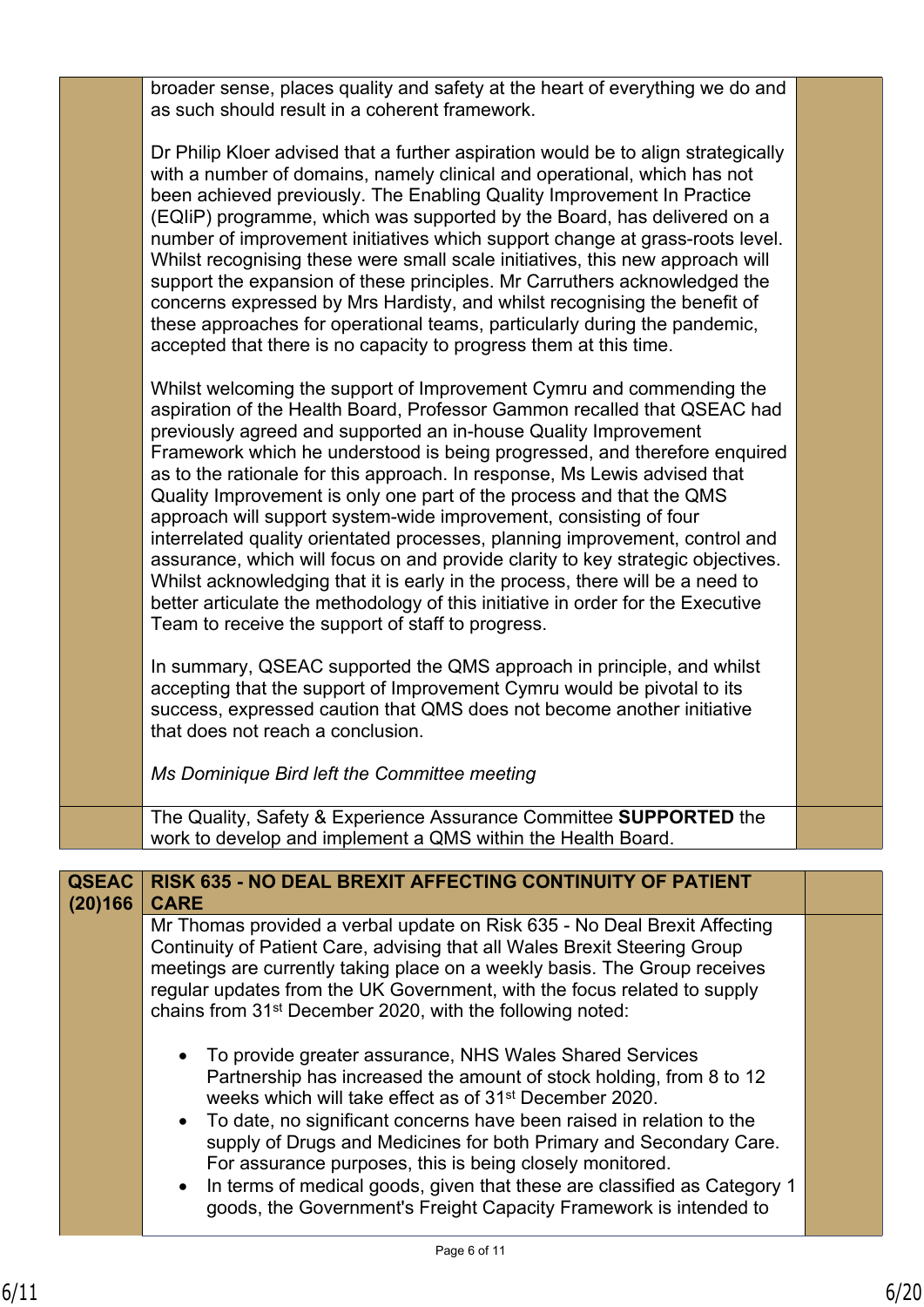|                         | support the continued supply in the event of disruption to key freight<br>flows, which provides assurance.<br>With regards to staffing, a long term plan is being progressed by the<br>$\bullet$<br>Director of Workforce and Organisational Development. |           |
|-------------------------|-----------------------------------------------------------------------------------------------------------------------------------------------------------------------------------------------------------------------------------------------------------|-----------|
|                         | Mr Thomas advised that given that the UK is still in the negotiation phase, a<br>further update is planned for Board Seminar on 17th December 2020.                                                                                                       | <b>HT</b> |
|                         | Mr Huw Thomas left the Committee meeting                                                                                                                                                                                                                  |           |
|                         | Mr Keith Jones joined the Committee meeting                                                                                                                                                                                                               |           |
|                         | The Committee NOTED Risk 635 - No Deal Brexit Affecting Continuity of<br><b>Patient Care Update.</b>                                                                                                                                                      |           |
|                         |                                                                                                                                                                                                                                                           |           |
| <b>QSEAC</b><br>(20)167 | <b>HEALTH BOARD WINTER PLAN 2020/21 (INCLUDING DTOC) -</b><br><b>INCORPORATING RISK 810</b>                                                                                                                                                               |           |
|                         | Mr Carruthers apologised for the late issue of the paper, given current<br>وينمط ومعمله فمعله امعهم مسماه والمسمار المسمح الطالمما لممالسه والممحوم مستسمسين ومستن                                                                                        |           |

pressures experienced by the Health Board. Members noted that there have previously been a number of risks that relate to care within the Unscheduled Care pathway, however, these have been closed and superseded by a new integrated whole system unscheduled care corporate risk.

Mr Keith Jones advised that following discussions at QSEAC in October 2020, this report includes detail on the identified actions to address the whole system patient flow and the extent to which these will mitigate the risks involved relating to the quality and safety of services. The preparation of the Winter Plan for 2020/21 is the result of a cross-sector approach for the West Wales region. This has included an integrated approach working in partnership with representatives from the Health Board, Carmarthenshire, Ceredigion and Pembrokeshire County Councils and the third sector and covering all population groups. The plan includes over 60 individual actions and initiatives which are aligned to the Coronavirus (COVID-19) NHS Wales Operating Framework (2020/21) Quarter 3/4 Response. Given the inherent risks within the Health Board due to the pandemic, such as staffing challenges due to outbreaks in acute and community settings which further affects capacity, and the appropriate skill set of our workforce on wards, Mr Jones emphasised that there is no guarantee that all of these actions will be completed. For assurance, the plan will be closely monitored on a fortnightly basis, recognising that the impact on key metrics, including quality and safety risks, will be important factors in establishing whether the plan is successful.

Mrs Hardisty expressed concern that the agreed increased investment for CAMHS is not included within the plan presented in Appendix 1 to the report. Mr Jones advised that Appendix 1 only includes an overview of the Winter Plan, confirming that CAMHS has been reflected within the Quarter 3/4 response, however for assurance purposes, agreed to discuss the matter with Mrs Hardisty outside of the Committee meeting.

Reflecting on the expectation that this winter will be different to previous winter periods, with the anticipation that the impact of winter flu will be reduced, Prof. Gammon enquired whether scheduled care services could be increased. In response, Mr Jones advised that the plan has taken into consideration winter flu and COVID-19, however since the start of the pandemic, one of the

**KJ**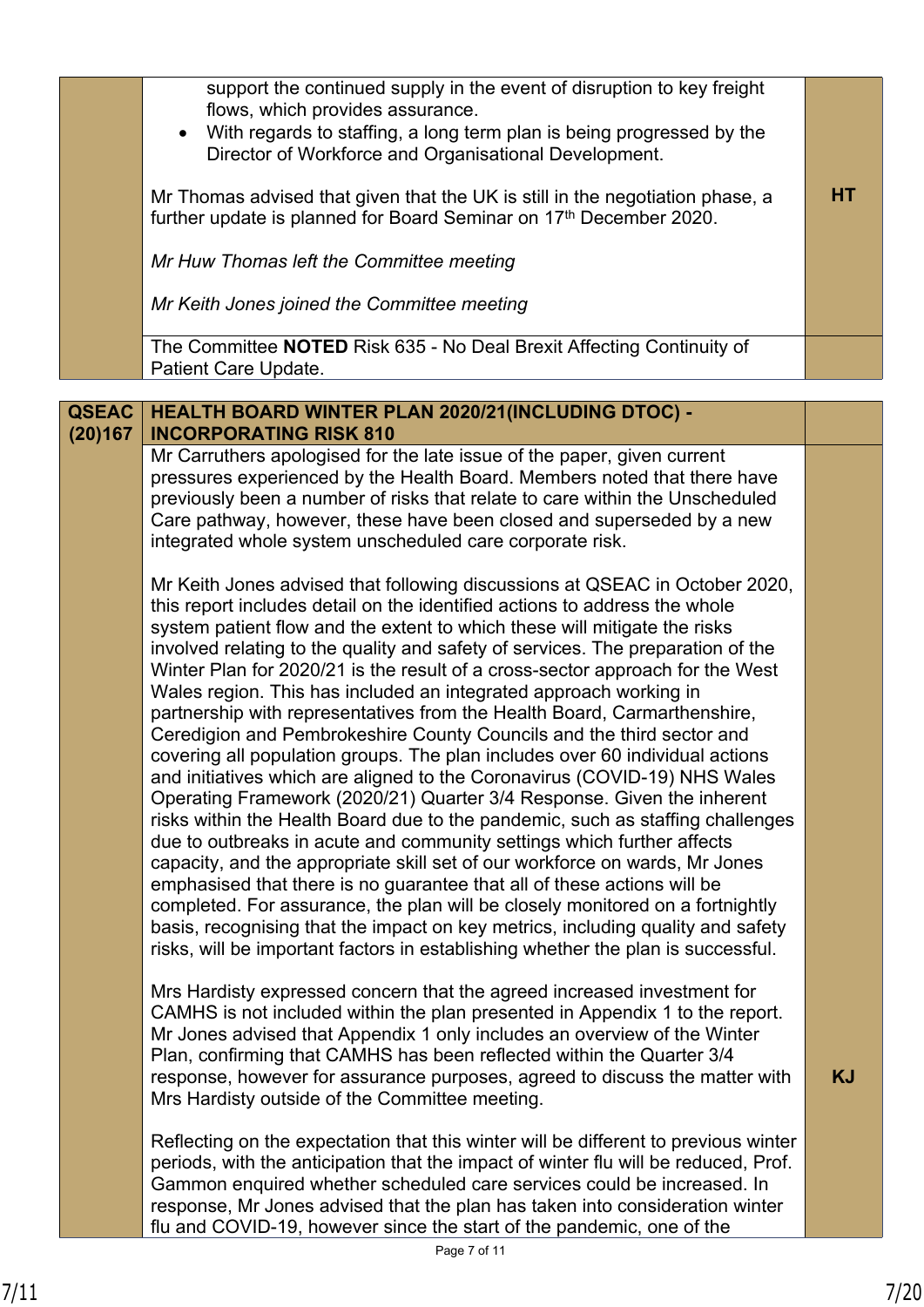|              | challenges experienced by the Health Board has been the timely discharge of<br>patients from hospital, with current levels increasing. If this trajectory<br>continues during Quarter 3/4, the acute sites will not have the capacity to<br>increase scheduled care services. A further specific challenge is the<br>recognised risk for patient's attending COVID-19 environments; this is a<br>challenge experienced by all Health Boards, and whilst there has been some<br>success relating to urgent and cancer care, there will be a need to factor in the<br>availability of staffing when evaluating overall capacity. For further assurance,<br>Ms Paterson commented that the impact of the Winter Plan 2020/21 had been<br>scrutinised at the Regional Partnership Board on 29th October 2020, and<br>whilst deaths from flu have been lower during the pandemic, 35 care homes<br>have closed as a consequence of COVID-19, which directly impacts upon the<br>ability to discharge patients from hospital. |           |
|--------------|-------------------------------------------------------------------------------------------------------------------------------------------------------------------------------------------------------------------------------------------------------------------------------------------------------------------------------------------------------------------------------------------------------------------------------------------------------------------------------------------------------------------------------------------------------------------------------------------------------------------------------------------------------------------------------------------------------------------------------------------------------------------------------------------------------------------------------------------------------------------------------------------------------------------------------------------------------------------------------------------------------------------------|-----------|
|              | Mr Carruthers acknowledged that this is not a 'normal' winter, however<br>advised that the Winter Plan 2020/21 has been modelled on a worst case<br>scenario, with increased flu and COVID-19 admissions. Currently, non-<br>COVID-19 demand is at 80%, however due to the impact on staffing capacity,<br>the situation feels more challenging than during the highest peak in January<br>2020. In terms of the Health Board's escalation framework, flexibility to<br>manage the demand will be paramount, given that teams are having to adapt<br>plans on a daily basis. Mrs Ros Jervis advised that a targeted flu vaccination<br>campaign has attempted to minimise flu transmissions this year, which is a<br>key part of the Health Board's Prevention & Response Plan, Q2 and Q3/4.<br>This has been undertaken in order to avoid the worst case scenario of the<br>Health Board experiencing high cases of flu and COVID-19 simultaneously.                                                                   |           |
|              | In summary, Ms Lewis welcomed the focus of the report, and whilst<br>acknowledging the current challenges, was assured that the impact of delivery<br>on the quality and safety of care, from a Health Board wide perspective, would<br>be monitored via the Operational Quality, Safety and Experience Sub-<br>Committee, and reported to QSEAC.                                                                                                                                                                                                                                                                                                                                                                                                                                                                                                                                                                                                                                                                       |           |
|              | The Committee RECEIVED ASSURANCE from the extent to which the Winter<br>Plan 2020/21 has been designed to address the underlying factors which<br>influence quality and safety of care within the whole-system unscheduled care<br>pathway and the four harms described in the Welsh Government Operating<br>Framework.                                                                                                                                                                                                                                                                                                                                                                                                                                                                                                                                                                                                                                                                                                 |           |
|              |                                                                                                                                                                                                                                                                                                                                                                                                                                                                                                                                                                                                                                                                                                                                                                                                                                                                                                                                                                                                                         |           |
| <b>QSEAC</b> | <b>HEALTH &amp; CARE STANDARDS FUNDAMENTALS OF CARE AUDIT 2019</b>                                                                                                                                                                                                                                                                                                                                                                                                                                                                                                                                                                                                                                                                                                                                                                                                                                                                                                                                                      |           |
| (20)168      | Mrs Rayani advised that due to staffing challenges within the team, it had<br>been agreed to defer the Health & Care Standards Fundamentals of Care<br>Audit 2019 report. For assurance purposes, a report outlining the agreed                                                                                                                                                                                                                                                                                                                                                                                                                                                                                                                                                                                                                                                                                                                                                                                         | <b>MR</b> |

| <b>QSEAC   COVID-19 RISK ASSESSMENTS</b>                                       |  |
|--------------------------------------------------------------------------------|--|
| (20)169 Mrs Rayani presented the COVID-19 Risk Assessments advising that these |  |
| had previously been discussed at both Gold Command and Tactical Group          |  |
| े meetings. However, it had been agreed that the Risk Assessments be           |  |
| presented to QSEAC for assurance purposes. The Risk Assessments outline        |  |

actions, would be presented to QSEAC in 2021.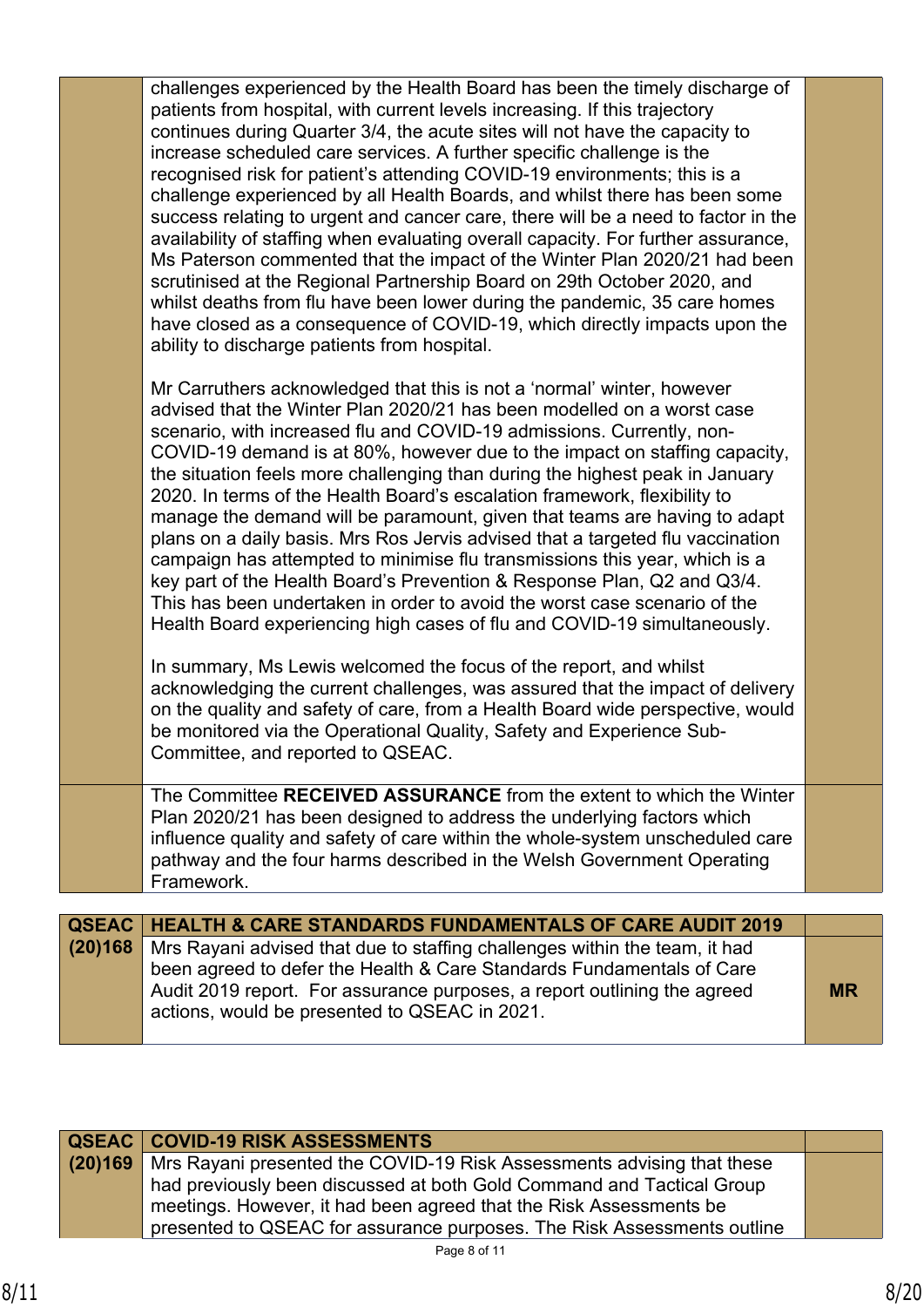the change in process for field hospitals and outbreak management, in order to manage the flow from acute settings following an extremely challenging weekend where pragmatic decisions had needed to be made. Mrs Rayani advised that the issues relate to two groups of patients, Group 1 (post COVID-19 patients) and Group 2 (green COVID-19 patients with negative PCR tests), who will be transferred to the Field Hospitals. Whilst the previous modelling for Field Hospitals has been undertaken on a green environment, given the risks around assumptions relating to false negatives, it has been proposed that the criteria should be revised. For assurance, Mrs Rayani advised that further discussions relating to discharge processes are taking place at a national level where, following recent evidence, this may result in a change in the process of discharging patients to residential and care homes. From a local perspective, Dr Kloer advised that discussions relating to the transfer of patients from acute sites to nursing homes have been discussed at a recent Integrated Executive Group (IEG) meeting, with the Social Services Directors from the three Local Authorities and the Infection Prevention and Control (IP&C) team. The Health Board acknowledges the risks around assumptions relating to false negative results and accepts that there could be an increased risk when transferring a patient who has tested negative, as opposed to transferring a patient who is recovering from COVID-19.

In response to a query from Prof. Gammon requesting clarification on Group 2 patients, Mrs Rayani confirmed that this relates to patients who have tested negative for COVID-19 and therefore meet the eligibility criteria for transferring to a Field Hospital. In relation to post COVID-19 patients - 14 days post symptoms/positive test (if asymptomatic) - it is proposed that these patients can be transferred to a Field Hospital after the 14 days have elapsed.

Given the current fragility of the care home sector, Mrs Hardisty enquired whether a pathway utilising Field Hospitals could be established for any Care Homes that are not in a position to remain open. Ms Paterson confirmed that the Health Board would hold discussions with the Care Home to establish whether Health Board staff could be transferred into these homes. A further option, which has been included within the Quarter 3/4 response, could be that the Health Board purchase the Care Home, although legal advice would need to be obtained prior to this being progressed further.

In response to a query from Mr Dentten, Mr Carruthers confirmed that all Health Boards are experiencing similar challenges and have established similar approaches to mitigate the associated risks.

Mrs Rayani drew Members' attention to a COVID-19 matter due for consideration and approval at Executive Team on 02.12.2020, relating to staffing challenges at both Llandovery Cottage Hospital and Amman Valley Hospital, with the Health Board currently working on the most appropriate resolution. Mrs Rayani confirmed that any actions taken would be clinically-led to ensure the safety of all patients in both facilities, and that the Community Health Council would receive a further briefing once the changes have been agreed, emphasising that these would be on a temporary basis only. For assurance, Ms Paterson advised that the patients, their families and other professionals would be informed of the proposed plans. Dr Kloer emphasised that community hospital beds are an integral part of the Quarter 3/4 plan going forward, reiterating that any decision taken would be on temporary basis taking into account patient safety. Ms Lewis acknowledged that the matter is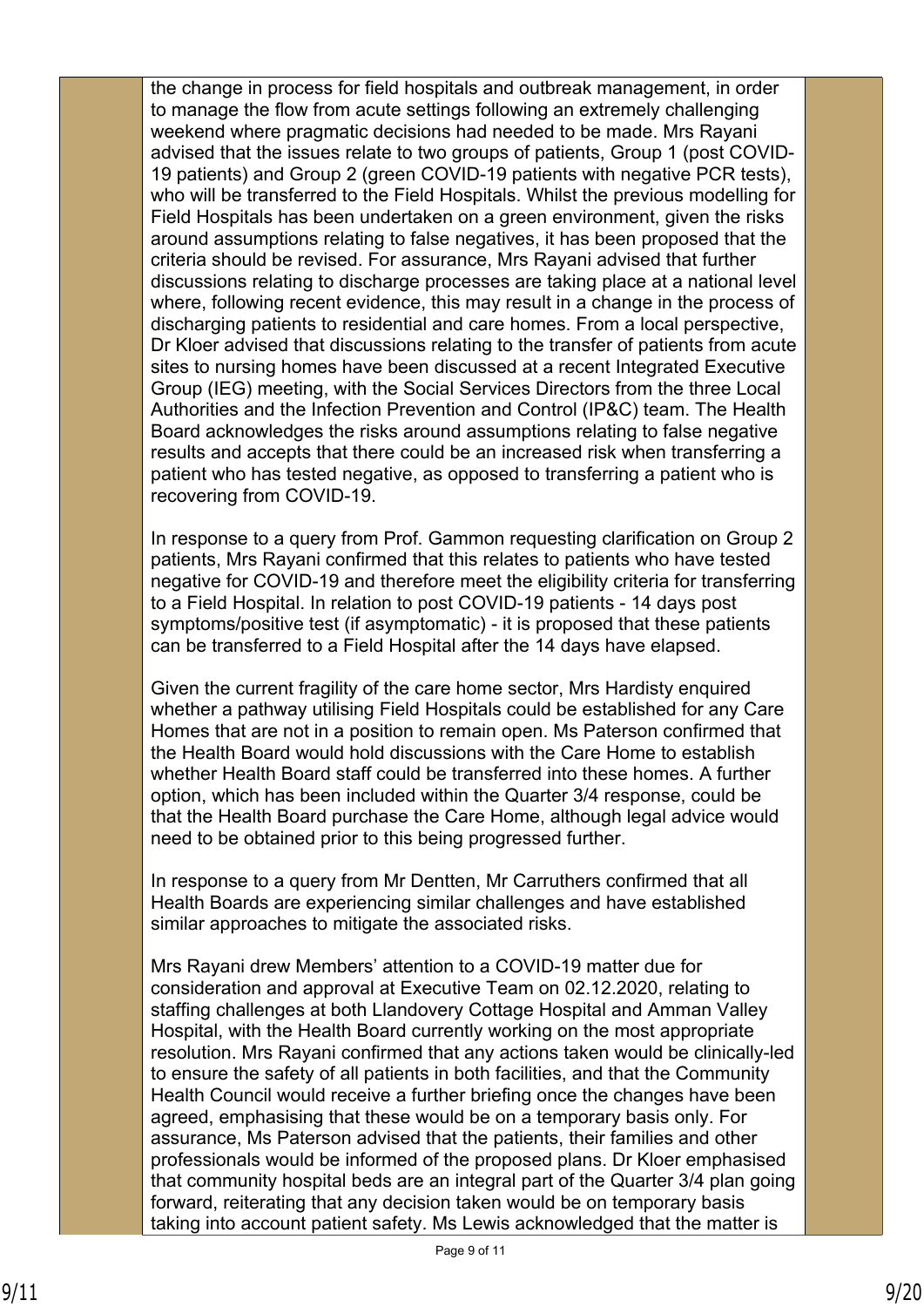|                         | evolving and that QSEAC would be supportive of the actions taken to ensure<br>patient safety.                                                                                                                                                                                                                                                                                                                                                                                                                                                                                                                                                         |  |
|-------------------------|-------------------------------------------------------------------------------------------------------------------------------------------------------------------------------------------------------------------------------------------------------------------------------------------------------------------------------------------------------------------------------------------------------------------------------------------------------------------------------------------------------------------------------------------------------------------------------------------------------------------------------------------------------|--|
|                         | The Committee RECEIVED ASSURANCE from the preparation of the Risk<br>Assessments, which have received the acknowledgement and support of Gold<br>Command Group.                                                                                                                                                                                                                                                                                                                                                                                                                                                                                       |  |
|                         |                                                                                                                                                                                                                                                                                                                                                                                                                                                                                                                                                                                                                                                       |  |
| <b>QSEAC</b><br>(20)170 | OPERATIONAL QUALITY, SAFETY AND EXPERIENCE SUB-COMMITTEE<br><b>EXCEPTION REPORT</b>                                                                                                                                                                                                                                                                                                                                                                                                                                                                                                                                                                   |  |
|                         | The Exception Report from the Operational Quality, Safety and<br>Experience Sub-Committee (OQSESC) was presented, with no comments<br>received from Members.                                                                                                                                                                                                                                                                                                                                                                                                                                                                                          |  |
|                         | The Committee <b>NOTED</b> the content of the Exception Report from the<br>Operational Quality, Safety and Experience Sub-Committee.                                                                                                                                                                                                                                                                                                                                                                                                                                                                                                                  |  |
|                         |                                                                                                                                                                                                                                                                                                                                                                                                                                                                                                                                                                                                                                                       |  |
| <b>QSEAC</b>            | <b>LISTENING &amp; LEARNING SUB-COMMITTEE EXCEPTION REPORT</b>                                                                                                                                                                                                                                                                                                                                                                                                                                                                                                                                                                                        |  |
| (20)171                 | The Exception Report from the Listening & Learning Sub-Committee (L&LSC)<br>was presented, with no comments received from Members.                                                                                                                                                                                                                                                                                                                                                                                                                                                                                                                    |  |
|                         | The Committee <b>NOTED</b> the content of the Exception Report from the Listening<br>& Learning Sub-Committee.                                                                                                                                                                                                                                                                                                                                                                                                                                                                                                                                        |  |
|                         |                                                                                                                                                                                                                                                                                                                                                                                                                                                                                                                                                                                                                                                       |  |
| <b>QSEAC</b><br>(20)172 | <b>RESEARCH &amp; DEVELOPMENT (R&amp;D) SUB-COMMITTEE EXCEPTION</b><br><b>REPORT</b>                                                                                                                                                                                                                                                                                                                                                                                                                                                                                                                                                                  |  |
|                         | The Exception Report from the Research & Development Sub-Committee                                                                                                                                                                                                                                                                                                                                                                                                                                                                                                                                                                                    |  |
|                         | (R&D SC) was presented to Members.                                                                                                                                                                                                                                                                                                                                                                                                                                                                                                                                                                                                                    |  |
|                         | Prof. Gammon welcomed the leadership and focus in terms of R&D across the<br>organisation, commenting that R&D should be recognised by the Board as a<br>"jewel in the crown".                                                                                                                                                                                                                                                                                                                                                                                                                                                                        |  |
|                         | Ms Lewis welcomed the progress relating to the allocation of accommodation<br>for a research facility in Glangwili General Hospital (GGH).                                                                                                                                                                                                                                                                                                                                                                                                                                                                                                            |  |
|                         | Dr Kloer welcomed the draft R&D strategy which is a result of strong<br>leadership within the management of R&D.                                                                                                                                                                                                                                                                                                                                                                                                                                                                                                                                      |  |
|                         | The Committee <b>NOTED</b> the content of the Exception Report from the<br>Research & Development Sub-Committee.                                                                                                                                                                                                                                                                                                                                                                                                                                                                                                                                      |  |
|                         |                                                                                                                                                                                                                                                                                                                                                                                                                                                                                                                                                                                                                                                       |  |
| <b>QSEAC</b>            | <b>EFFECTIVE CLINICAL PRACTICE WORKING GROUP</b>                                                                                                                                                                                                                                                                                                                                                                                                                                                                                                                                                                                                      |  |
| (20)173                 | Dr Kloer presented the Effective Clinical Practice (ECP) Working Group report<br>advising that a review of the groups that report into the ECP Group has been<br>undertaken. Following discussions with the Board Secretary, it has been<br>confirmed that there are no statutory requirements for the Blood Transfusion<br>Group (BTG) to report in to Board. It has therefore been proposed that<br>reporting arrangements for the BTG will transfer from the Effective Clinical<br>Practice Working Group, and will instead report in to Carmarthenshire's quality<br>and safety structures, as the service currently sits under their leadership. |  |
|                         | Ms Lewis confirmed that QSEAC supported the transfer of the BTG and<br>welcomed the action to clarify whether the Learning Disabilities service is                                                                                                                                                                                                                                                                                                                                                                                                                                                                                                    |  |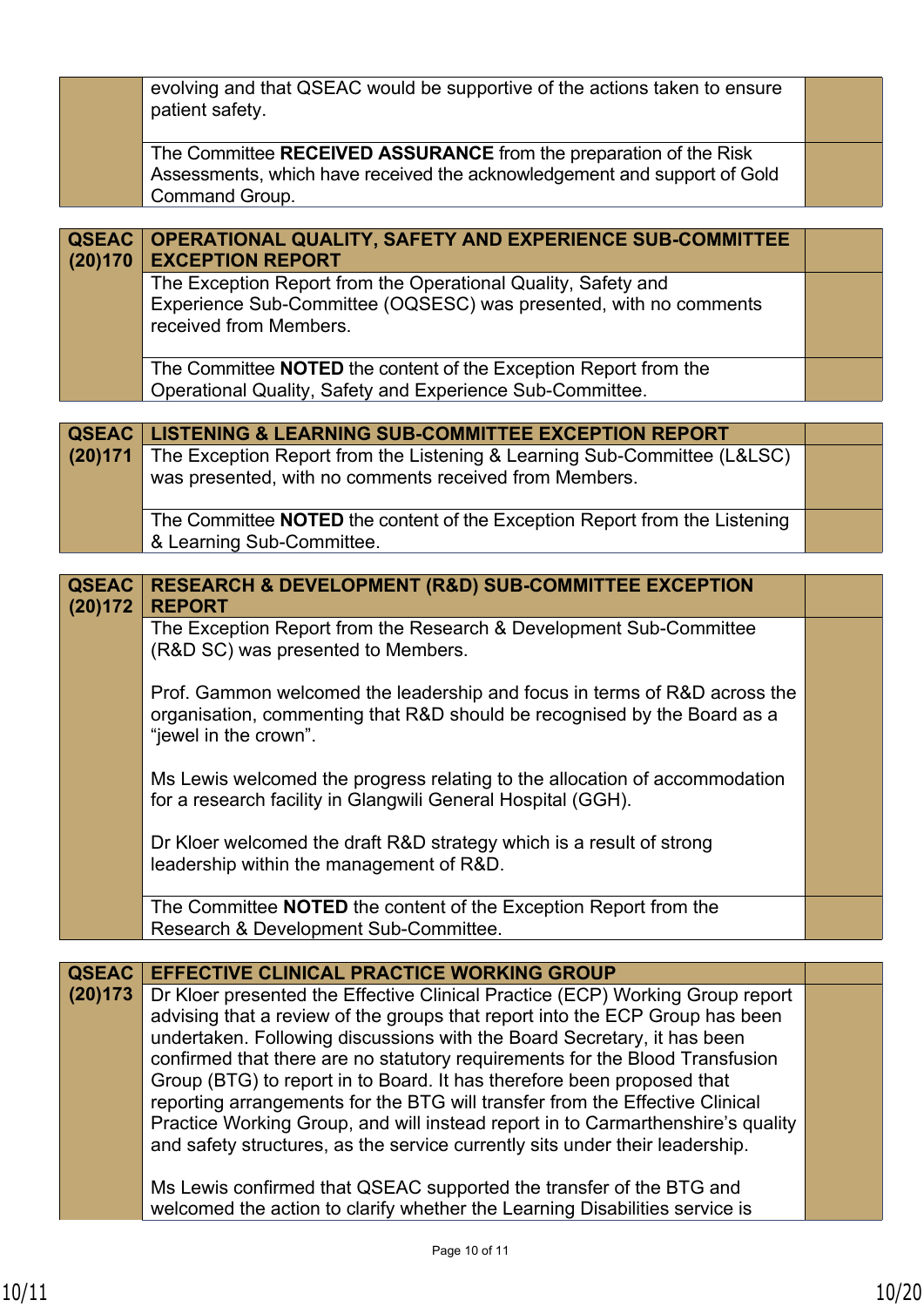|                         | involved with the mortality review of a patient with learning disabilities in an<br>acute setting.                                                                                                                                               |  |
|-------------------------|--------------------------------------------------------------------------------------------------------------------------------------------------------------------------------------------------------------------------------------------------|--|
|                         | The Committee SUPPORTED the decision to stand down the Blood Transfusion<br>Group as a group under the Effective Clinical Practice Working Group, and the<br>actions recommended within the Effective Clinical Practice Working Group<br>report. |  |
|                         |                                                                                                                                                                                                                                                  |  |
| <b>QSEAC</b>            | <b>MEDICINES MANAGEMENT OPERATIONAL GROUP</b>                                                                                                                                                                                                    |  |
| (20)174                 | The Exception Report from the Medicines Management Operational Group was<br>presented, with no comments received from Members.                                                                                                                   |  |
|                         | The Committee NOTED the content of the Exception Report from the Medicines<br>Management Operational Group.                                                                                                                                      |  |
|                         |                                                                                                                                                                                                                                                  |  |
| <b>QSEAC</b><br>(20)175 | <b>QUALITY, SAFETY &amp; EXPERIENCE ASSURANCE COMMITTEE WORK</b><br><b>PLAN 2020/21</b>                                                                                                                                                          |  |
|                         | The Committee received the Quality, Safety & Experience Assurance<br>Committee Work Plan 2020/21.                                                                                                                                                |  |
|                         | The Committee NOTED the Quality, Safety & Experience Assurance<br>Committee Work Plan 2020/21.                                                                                                                                                   |  |
|                         |                                                                                                                                                                                                                                                  |  |
| <b>QSEAC</b>            | <b>QUALITY, SAFETY &amp; EXPERIENCE ASSURANCE COMMITTEE DECISION</b>                                                                                                                                                                             |  |
| (20)176                 | <b>TRACKER 2020/21- AMBER ACTIONS ONLY</b>                                                                                                                                                                                                       |  |
|                         | No report presented as all actions have been completed.                                                                                                                                                                                          |  |
| <b>QSEAC</b>            |                                                                                                                                                                                                                                                  |  |
|                         | <b>QUALITY, SAFETY &amp; EXPERIENCE ASSURANCE COMMITTEE SUB-</b>                                                                                                                                                                                 |  |

| $\sim$ 30 EAV $\sim$ 30 ALITE VALETT & EAT ENERGE AUVOITATIVE VOINING TEE 000 -<br>(20)177   COMMITEES DECISION TRACKER 2020/21 - AMBER ACTIONS ONLY |  |
|------------------------------------------------------------------------------------------------------------------------------------------------------|--|
| No report presented as all actions have been completed.                                                                                              |  |

# **QSEAC ANY OTHER BUSINESS (20)178** No other business was discussed.

| <b>QSEAC   DATE &amp; TIME OF NEXT MEETING</b>                                              |  |
|---------------------------------------------------------------------------------------------|--|
| (20)179 14 <sup>th</sup> January 2021, 3.30pm, Meeting Room 1, Ystwyth Building, St David's |  |
| Park, Carmarthen.                                                                           |  |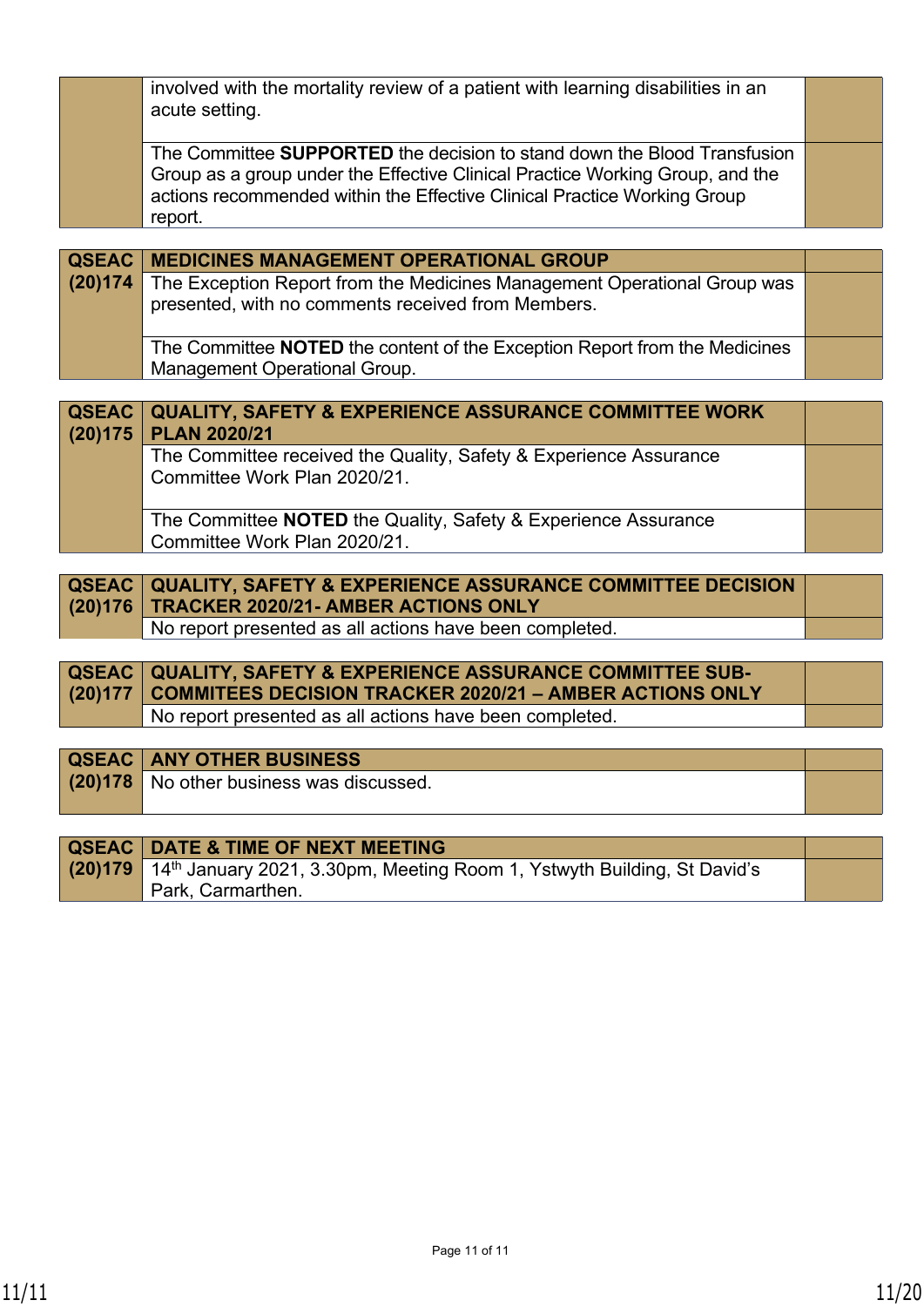

## **COFNODION HEB EU CYMERADWYO O GYFARFOD Y PWYLLGOR SICRWYDD ANSAWDD, DIOGELWCH A PROFIAD UNAPPROVED MINUTES OF THE QUALITY, SAFETY AND EXPERIENCE ASSURANCE COMMITTEE MEETING**

| Date and Time of Meeting: | 3.30pm, $14th$ January 2021                                                  |
|---------------------------|------------------------------------------------------------------------------|
| Venue:                    | Boardroom, Ystwyth Building, St David's Park, Carmarthen,<br><b>SA31 3BB</b> |

| <b>Present:</b>    |           | Ms Anna Lewis, Independent Member (Committee Chair)                            |               |  |
|--------------------|-----------|--------------------------------------------------------------------------------|---------------|--|
|                    |           | Mrs Delyth Raynsford, Independent Member (Committee Vice-Chair) (VC)           |               |  |
|                    |           | Mrs Judith Hardisty, HDdUHB Vice Chair (VC)                                    |               |  |
|                    |           | Mr Paul Newman, Independent Member (VC)                                        |               |  |
|                    |           | Ms Ann Murphy, Independent Member (VC)                                         |               |  |
|                    |           | Professor John Gammon, Independent Member (VC) (part)                          |               |  |
| In                 |           | Mrs Mandy Rayani, Director of Nursing, Quality & Patient Experience            |               |  |
| <b>Attendance:</b> |           | Dr Philip Kloer, Medical Director & Deputy CEO (VC)                            |               |  |
|                    |           |                                                                                |               |  |
|                    |           | Dr Subhamay Ghosh, Associate Medical Director for Quality & Safety (VC)        |               |  |
|                    |           | Mr Andrew Carruthers, Director of Operations (VC)                              |               |  |
|                    |           | Mrs Ros Jervis, Director of Public Health (VC)                                 |               |  |
|                    |           | Mrs Joanne McCarthy, Public Health Wales (VC) (part)                           |               |  |
|                    |           | Mrs Bethan Lewis, Nursing, Quality and Patient Experience Lead                 |               |  |
|                    |           | Transformation (VC) (part)                                                     |               |  |
|                    |           | Ms Meleri Jenkins, Senior Nurse Infection Prevention (VC)                      |               |  |
|                    |           | Mrs Joanne Wilson, Board Secretary (VC)                                        |               |  |
|                    |           | Mrs Cathie Steele, Head of Quality & Governance (VC)                           |               |  |
|                    |           | Mrs Sian Passey, Assistant Director of Nursing (Safeguarding and Assurance)    |               |  |
|                    |           | (VC)                                                                           |               |  |
|                    |           | Mr Keith Jones, Director of Acute Services (VC) (part)                         |               |  |
|                    |           | Mrs Helen Williams, Hywel Dda Community Health Council (VC)                    |               |  |
|                    |           | Mr Phil Jones, Audit Wales (VC)                                                |               |  |
|                    |           | Ms Karen Richardson, Corporate and Partnership Governance Officer              |               |  |
|                    |           | Mrs Sarah Bevan, Committee Services Officer (Minutes)                          |               |  |
|                    |           |                                                                                |               |  |
| <b>QSEAC</b>       |           | <b>INTRODUCTIONS AND APOLOGIES FOR ABSENCE</b>                                 | <b>Action</b> |  |
| (21)01             |           | The Chair, Ms Anna Lewis, welcomed all to the Quality, Safety & Experience     |               |  |
|                    |           | Assurance Committee (QSEAC) meeting, advising that due to the nature of        |               |  |
|                    |           | the pandemic, a slide-set format for QSEAC papers has been agreed to           |               |  |
|                    |           | ensure that the information presented is as contemporaneous as possible to     |               |  |
|                    |           | update Members on the latest position. Ms Lewis added that fine tuning of this |               |  |
|                    |           | approach is anticipated going forward to provide assurance to the Committee.   |               |  |
|                    |           | Apologies for absence were received from:                                      |               |  |
|                    | $\bullet$ | Ms Jill Paterson, Director of Primary Care, Community and Long Term            |               |  |
|                    |           | Care                                                                           |               |  |
|                    |           | • Mrs Louise O'Connor, Assistant Director (Legal Services/Patient              |               |  |
|                    |           |                                                                                |               |  |

- Experience) Dr Barbara Wilson Vice Chair, Hywel Dda Community Health Council
- Ms Alison Shakeshaft, Director of Therapies and Health Science

|        | <b>QSEAC DECLARATIONS OF INTERESTS</b>        |  |
|--------|-----------------------------------------------|--|
| (21)02 | There were no declarations of interests made. |  |
|        |                                               |  |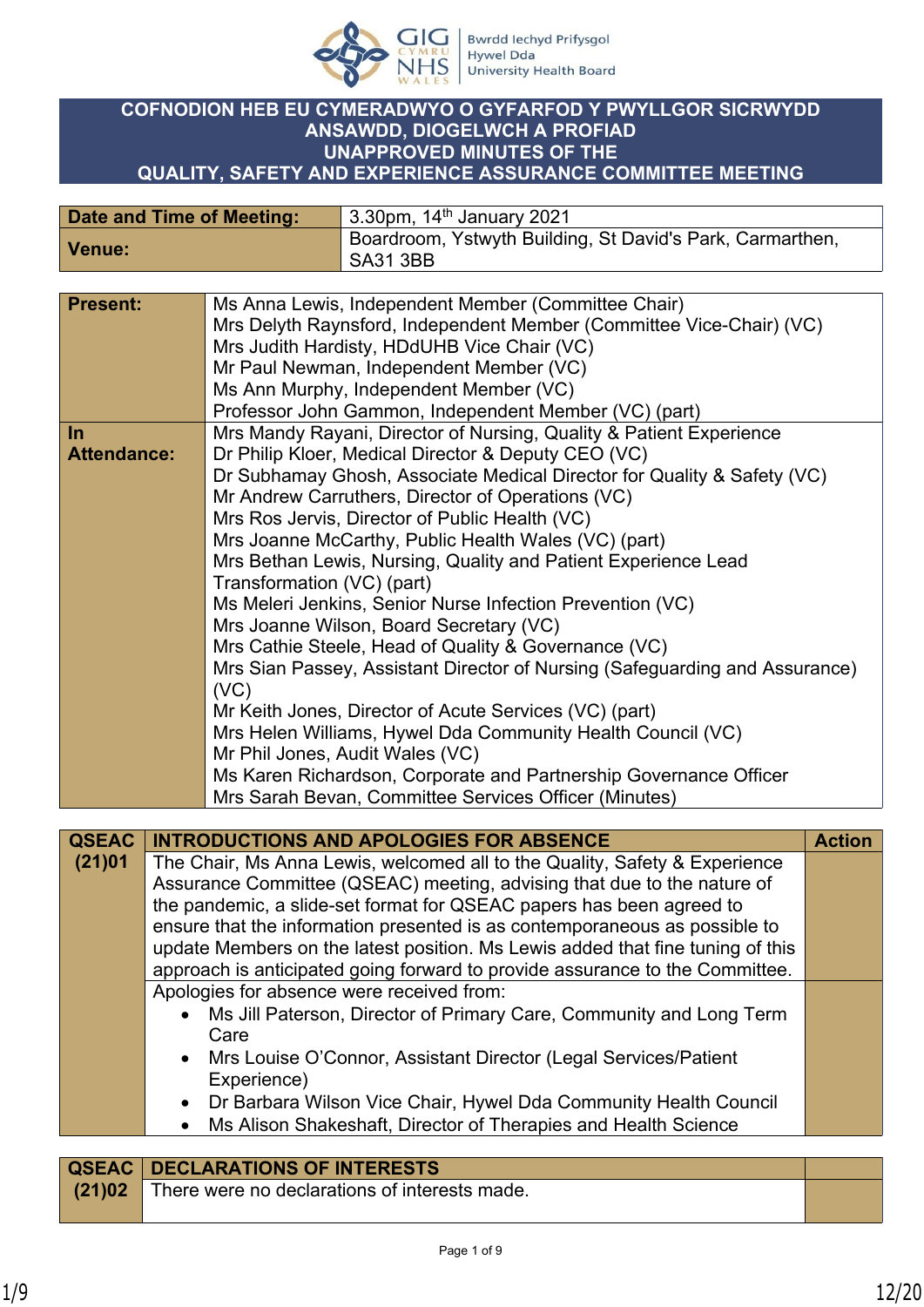| <b>QSEAC</b> | <b>COVID-19 IMPACT ON ESSENTIAL SERVICES</b>                                                                                                                                                                                                                                                                                                                                                                                                                                                                                                                                                                                                                                                                                                                                                                                                                                                                                                                                                                                                                                    |  |
|--------------|---------------------------------------------------------------------------------------------------------------------------------------------------------------------------------------------------------------------------------------------------------------------------------------------------------------------------------------------------------------------------------------------------------------------------------------------------------------------------------------------------------------------------------------------------------------------------------------------------------------------------------------------------------------------------------------------------------------------------------------------------------------------------------------------------------------------------------------------------------------------------------------------------------------------------------------------------------------------------------------------------------------------------------------------------------------------------------|--|
| (21)03       | The COVID-19 Impact on Essential Services slide-set, providing a system-<br>wide overview of the impact of COVID-19, was presented to Members to<br>offer a level of assurance on the governance and decision-making processes<br>at an operational and organisational level.                                                                                                                                                                                                                                                                                                                                                                                                                                                                                                                                                                                                                                                                                                                                                                                                   |  |
|              | Mr Keith Jones provided an overview of the true impact of COVID-19 on a<br>range of services and the associated system response to any resulting<br>potential harm. Mr Jones drew Members' attention to the second slide, which<br>detailed increasing pressures across all parts of the healthcare system<br>during the pandemic from March 2020 to the present day. Mr Jones stressed<br>that the pressures are not purely demand driven, by volume and acuity. The<br>pandemic is impacting upon available capacity in terms of physical guidelines<br>relating to social distancing and outbreaks, and on the availability of staff to<br>respond to pressures. Mr Jones reiterated that this cannot be overestimated<br>and had been particularly significant in December 2020 and continuing<br>through January 2021. The response has been to limit access to only those<br>very sick patients in the system and for staff working above their contracted<br>levels and in unfamiliar areas, which combines to place additional pressures<br>on both patients and staff. |  |
|              | Mr Jones provided an overview of the extent to which this has impacted on<br>each part of the system, including access to planned care and diagnostics,<br>and also primary care, community services and Mental Health and Learning<br>Disabilities (MHLD) services.                                                                                                                                                                                                                                                                                                                                                                                                                                                                                                                                                                                                                                                                                                                                                                                                            |  |
|              | Mr Jones summarised the clear framework on how decisions are made and<br>monitored in line with national guidance, i.e. the Essential Services<br>Framework, and how service level is steered by Welsh Government (WG)<br>guidance, introduced in the second wave of the pandemic, which includes a<br>Local Options Framework for COVID-19 and emergency response, urgent<br>cancer patients, vaccination programme and staff well-being.                                                                                                                                                                                                                                                                                                                                                                                                                                                                                                                                                                                                                                      |  |
|              | Mr Jones reminded Members that all organisational decisions must be made<br>through a clear Command and Control governance framework, consisting of<br>Bronze, Silver and Gold meetings, with decisions subsequently ratified at<br>Board as appropriate.                                                                                                                                                                                                                                                                                                                                                                                                                                                                                                                                                                                                                                                                                                                                                                                                                       |  |
|              | Mr Jones assured Members that, at a clinical interface, all operational<br>decisions are made utilising a national risk stratification framework, which<br>sets out level of immediacy to assess and review patients and to determine<br>their prioritisation. The range of measures have been introduced to mitigate<br>risks in areas where they are less able to provide the full range of services,<br>thereby protecting the extent to which services have been expanded to<br>maximise the number of patients being seen.                                                                                                                                                                                                                                                                                                                                                                                                                                                                                                                                                 |  |
|              | In terms of communication with patients, Mr Jones referred to the range of<br>actions utilised by the Health Board to date, including the prioritisation of<br>certain clinical cohorts to maintain regular communication, particularly with<br>those on orthopaedic and surgical waiting lists. This has been challenging in<br>terms of the resources involved, however Mr Jones assured Members that<br>clinical teams have constantly reviewed and revalidated waiting lists, at<br>outpatient and further treatment stages.                                                                                                                                                                                                                                                                                                                                                                                                                                                                                                                                                |  |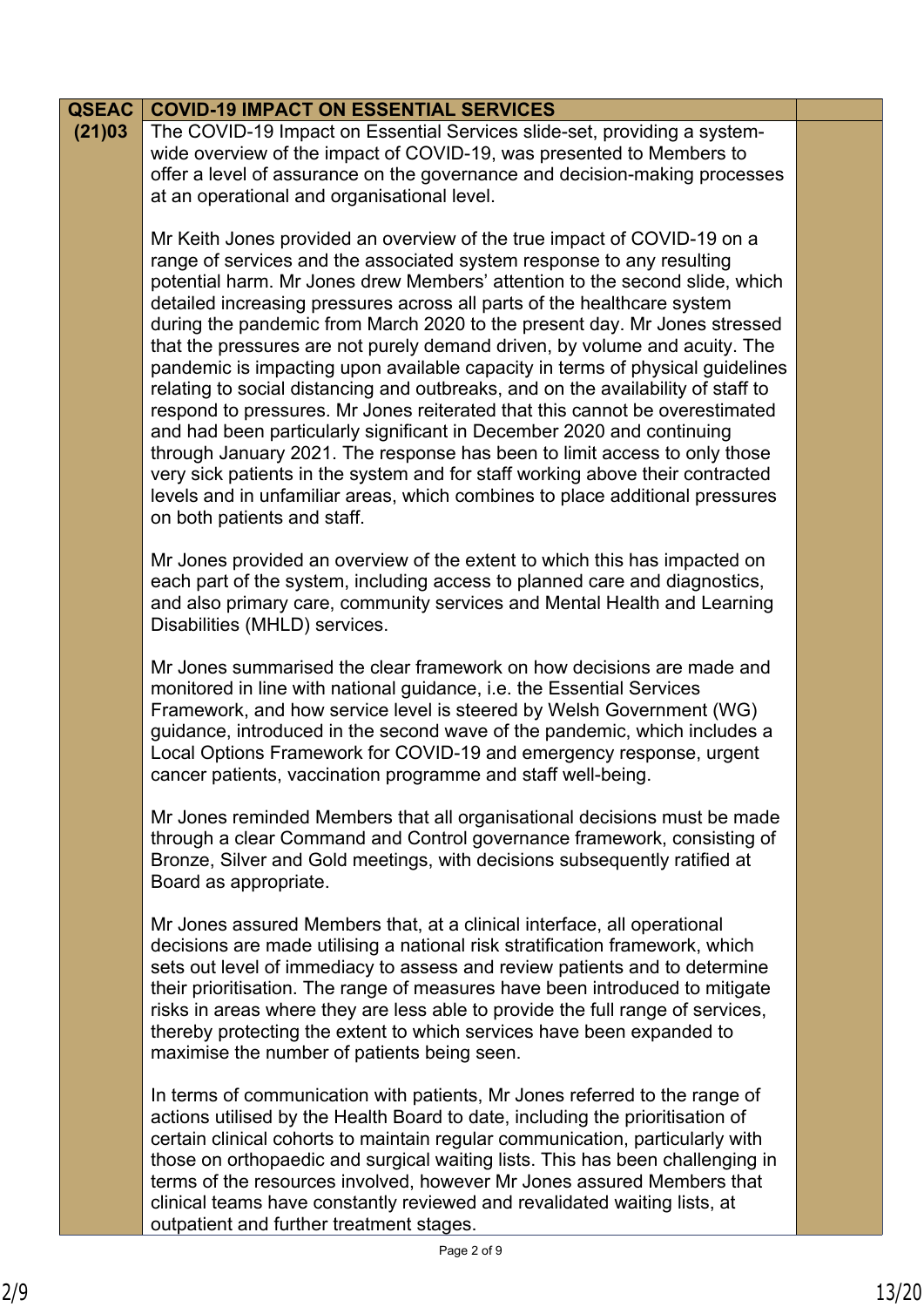Work is planned with the Command Centre to develop a more structured point of contact system, and good progress has been made using digital resources to keep in touch with patients. The Cancer Helpline in particular has had a positive benefit in keeping track of cancer patients and providing them with up to date advice.

In relation to the sources of harm, as advised by WG guidance, Mr Jones emphasised the importance of recognising that harm is not exclusive to patients but also to staff, with the slide set including a list of the range of issues of which to be mindful. Mr Jones also referred to the concerns and incidents data within the slide set, drawing Members' attention to the fact that although there have been 968 COVID-19 related contacts since March 2020, the data identifies only a limited impact of major harm. In relation to incidents, Mr Jones advised that it may be too early to determine the extent of harm caused by COVID-19 as the data is retrospective in nature as opposed to a snapshot of the current situation.

In relation to mortality and detrimental impact of COVID-19 on mortality rates, Mr Jones informed Members that a detailed analysis of this is scheduled to be presented at the February 2021 QSEAC meeting.

Ms Lewis requested that any questions for Mr Jones be asked within the context of receiving assurance around organisational and operational decision-making and governance.

Ms Helen Williams enquired whether a helpline for ENT patients has been established. Mr Jones responded that it is anticipated this will be established in the coming weeks, with the launch of the helpline publicised once confirmed.

Ms Williams enquired whether risks are measured per speciality and Mr Jones confirmed that, across all specialities, each clinical team has reviewed patients on existing waiting lists and applies the same approach to new patients on the waiting lists.

Ms Maria Battle reminded Members of the Health Board's promise at the beginning of the pandemic to communicate with every single patient and that, having been involved in the sign off process for orthopaedic patient letters, this is a much more complex task than anticipated. If this promise cannot be delivered the Health Board needs to be clear both from a governance perspective and more importantly to the public, on how they can expect to receive communication on progress relating to their care. This was acknowledged by Mr Jones recognising that the Health Board's original stance had been compromised due to the volume of patients impacted. Mr Andrew Carruthers queried whether the original language used had been an ambition to contact every patient, rather than a promise. Ms Battle clarified that a promise was published within a newspaper. Regardless, Ms Lewis noted that effective communication cannot be over-emphasised and that the maximum possible needs to be achieved.

In relation to prioritisation and risk stratification, Professor John Gammon sought assurance on how changes or deterioration in the condition of patients is being monitored and how this is communicated. Mr Jones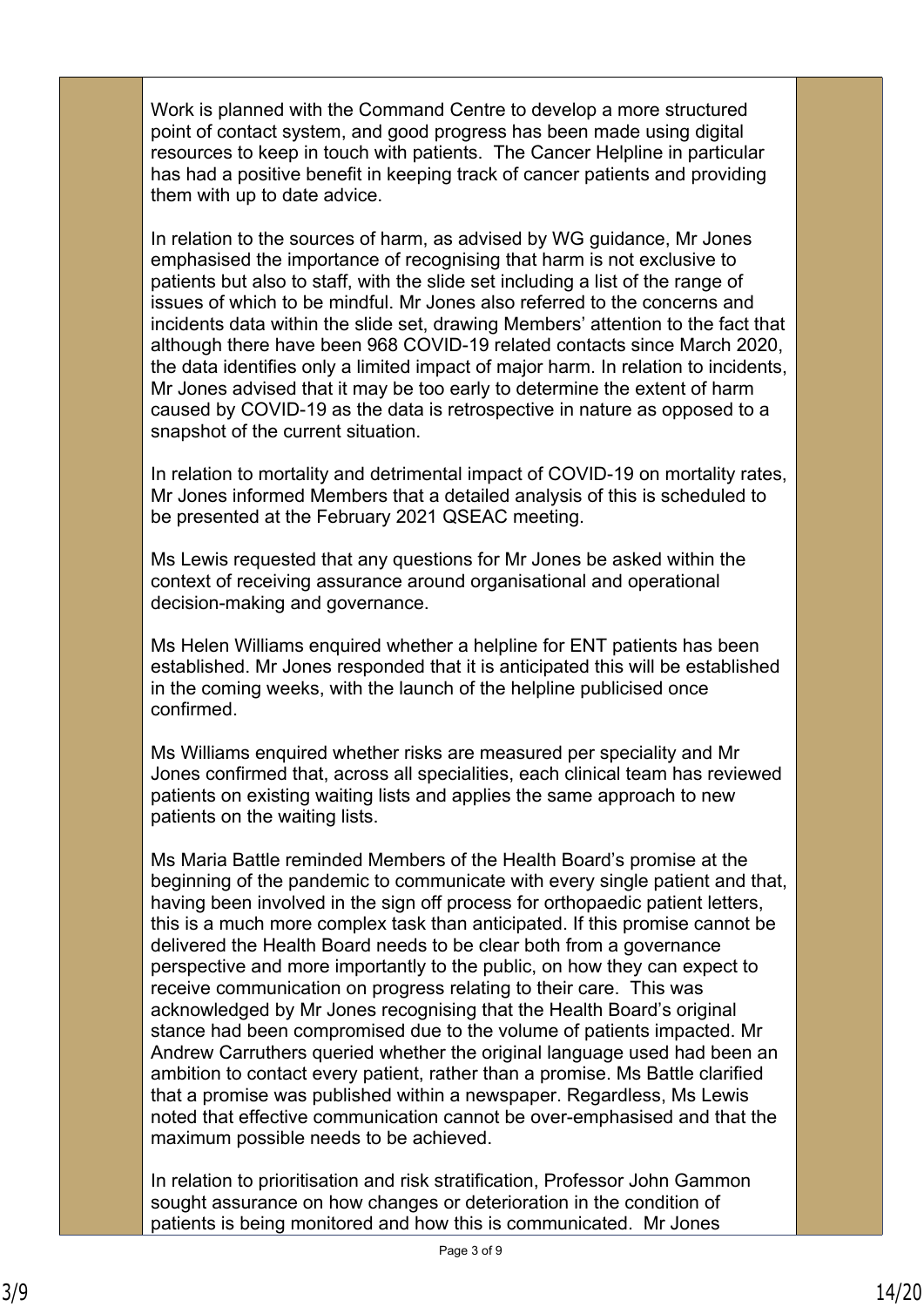|              | assured Members that the assessment of individual patient status is a<br>dynamic process and repeated continuously on at least a 3 month basis, with<br>patients being able to escalate both up and down the priority and risk<br>stratification scale.                                                                                                                                                                                                                                                                                                                                                                                                                                                                                                                                                                                                                                                                                                                                    |  |
|--------------|--------------------------------------------------------------------------------------------------------------------------------------------------------------------------------------------------------------------------------------------------------------------------------------------------------------------------------------------------------------------------------------------------------------------------------------------------------------------------------------------------------------------------------------------------------------------------------------------------------------------------------------------------------------------------------------------------------------------------------------------------------------------------------------------------------------------------------------------------------------------------------------------------------------------------------------------------------------------------------------------|--|
|              | Ms Lewis drew Members' attention to additional questions raised within the<br>chat function of Microsoft Teams. Mr Paul Newman enquired whether there<br>are any visible concerns trends in the COVID-19 related contacts and<br>whether the number of contacts or the severity of concerns are increasing in<br>volume month on month. Mrs Rayani confirmed that an assurance report<br>detailing any emerging trends would be presented at the February 2021<br>QSEAC meeting. Early indications show that there has been an increase in<br>contacts in relation to vaccinations and the Command Centre will be<br>addressing these issues specifically. Mrs Rayani advised that there does not<br>appear to be an increase in the severity of issues within the contacts made.<br>Mrs Rayani informed Members that orthopaedic colleagues are piloting the<br>single point of access regarding advice to patients, which will subsequently<br>be rolled out to other clinical services. |  |
|              | Mrs Delyth Raynsford queried how Children and Young Peoples services are<br>being supported, particularly in light of school nurses being deployed to<br>assist with the vaccination programme and the high sickness issues amongst<br>Health Visitors. Mr Jones assured Members that, whilst not at normal levels<br>of service provision, provision has been maintained as required by the<br>Essential Services Framework. The Children and Young Peoples service is<br>also utilising innovative technological methods where possible. Mr Jones<br>assured Members that any instances or areas of concern are also channelled<br>through community and acute paediatric services.                                                                                                                                                                                                                                                                                                      |  |
|              | In response to a query from Mrs Judith Hardisty, Mrs Rayani accepted there<br>have been challenges in keeping the Health Board's website updated in<br>relation to waiting list information, however advised that scheduled care is<br>maintaining their information as effectively as possible.                                                                                                                                                                                                                                                                                                                                                                                                                                                                                                                                                                                                                                                                                           |  |
|              | Mr Keith Jones left the Committee meeting<br>The Committee:                                                                                                                                                                                                                                                                                                                                                                                                                                                                                                                                                                                                                                                                                                                                                                                                                                                                                                                                |  |
|              | <b>NOTED</b> the findings summarised within the COVID-19 Impact on<br>$\bullet$<br><b>Essential Services presentation.</b><br><b>RECEIVED ASSURANCE</b> that organisational and operational<br>$\bullet$                                                                                                                                                                                                                                                                                                                                                                                                                                                                                                                                                                                                                                                                                                                                                                                   |  |
|              | governance and decision-making processes are in place to consider the                                                                                                                                                                                                                                                                                                                                                                                                                                                                                                                                                                                                                                                                                                                                                                                                                                                                                                                      |  |
|              | impact of the COVID-19 pandemic on essential services.                                                                                                                                                                                                                                                                                                                                                                                                                                                                                                                                                                                                                                                                                                                                                                                                                                                                                                                                     |  |
| <b>QSEAC</b> | <b>HOSPITAL COVID-19 OUTBREAK UPDATE</b>                                                                                                                                                                                                                                                                                                                                                                                                                                                                                                                                                                                                                                                                                                                                                                                                                                                                                                                                                   |  |
| (21)04       | Ms Meleri Jenkins presented the Hospital COVID-19 Outbreak Update slide<br>set, detailing the number of outbreaks and their location across the Health<br>Board and the duration of ward closures. Ms Jenkins advised that although<br>the first outbreak experienced within a Mental Health ward had not been<br>identified separately within the slide information, much learning had been<br>taken from this. The management of this outbreak used Public Health Wales<br>expertise in care homes outbreaks and had therefore been managed as a<br>closed setting with a 28 day caveat for reopening. Ms Jenkins confirmed that,<br>on review, this approach is not applicable to an acute setting and therefore,<br>following a risk assessment, a 14 day caveat for reopening was applied.                                                                                                                                                                                            |  |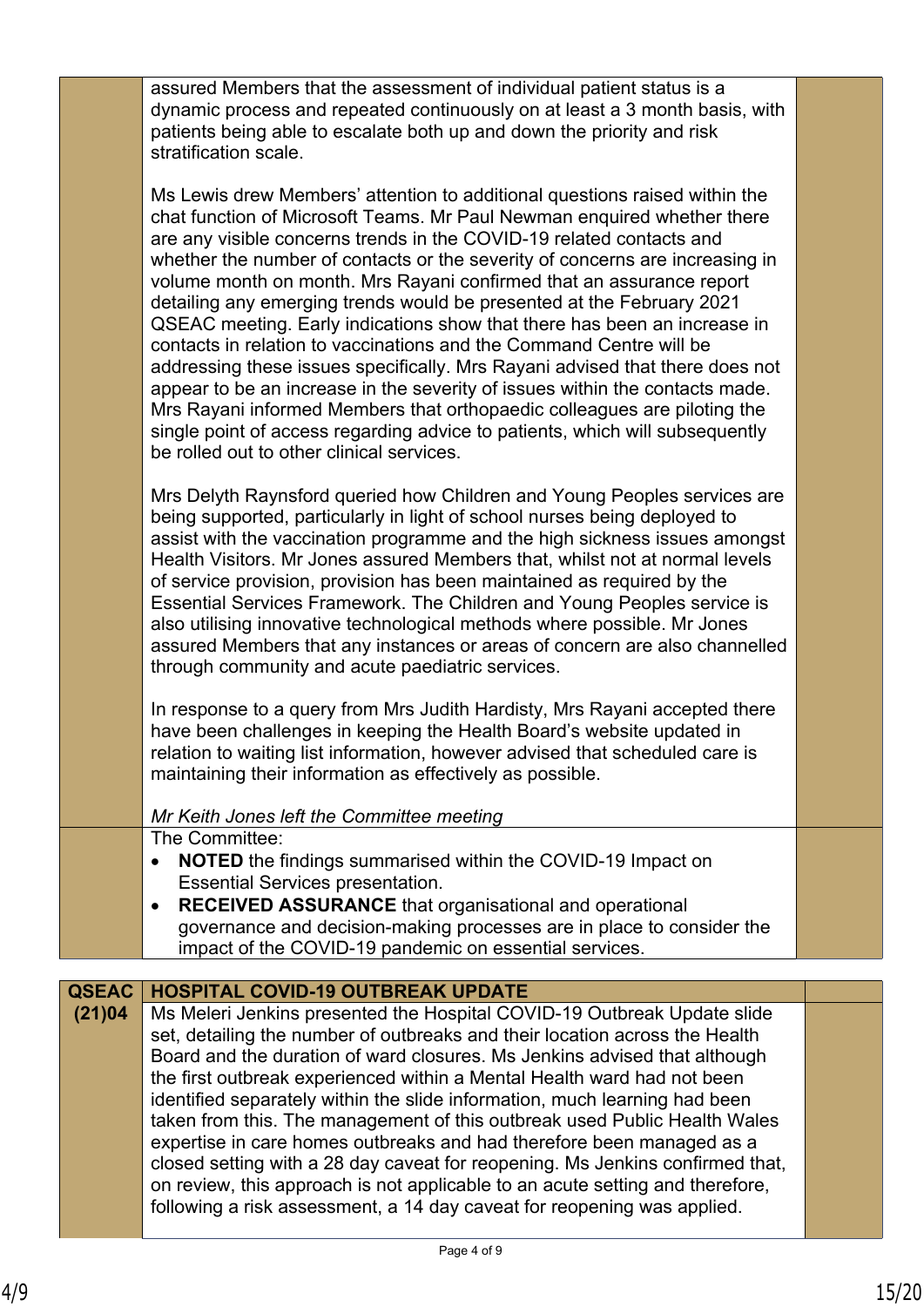Ms Jenkins reminded Members of the definition of outbreak used by the Health Board which is the same definition used across Wales.

Members were informed that an Outbreak Control Team has been established to manage outbreaks. This represents a multidisciplinary team, including input from clinical teams, Public Health Wales, and the Test, Trace and Protect teams. A review of Personal Protective Equipment (PPE) resulted in the use of visors on outbreak wards becoming mandatory for staff. Hotel Services have also provided enhanced cleaning on outbreak wards, and in terms of staff wellbeing, psychological support has been provided. Communication with patients has been acknowledged as important and families have been supported by Family Liaison Officers. Ms Jenkins assured Members that, since the second wave of COVID-19, changes to the screening of admissions has been introduced with all admissions into hospital being screened. Point of Care testing has also been introduced in Accident & Emergency departments, which has been rolled out effectively across the Health Board.

Ms Jenkins provided an overview of risks with patient flow presenting the highest risk with the closure of wards. Ms Jenkins advised that discharge planning is an area that was not given sufficient early consideration during the first wave of COVID-19 and, as a result, a risk assessment has been developed with field and community hospitals with a 10 day caveat. Admission to field hospitals has been managed effectively in terms of post-COVID-19 and non-COVID-19 patients.

In relation to staff testing with the increase in community cases, there has been a move away from mass testing all staff to symptomatic staff testing. Ms Jenkins assured Members that staffing levels are being managed, with the Health Board working with WG in reviewing contact tracing, with lateral flow testing being considered.

Ms Jenkins also assured Members that risk assessments have been put in place to manage patients safely and that all decision-making is presented to appropriate Bronze, Silver and Gold groups. Ms Jenkins further assured Members that learning is taken from each outbreak meeting to the next.

Mr Carruthers commended the excellent support and expert advice received from Ms Jenkins and the wider IPC team, which has been highly valued by all the operational teams.

In response to a query from Mrs Hardisty, Mrs Rayani assured Members that all outbreaks, including MHLD, are collated into a daily summary sheet and shared with the Director of Operations.

Mrs Hardisty highlighted the reopening of Llandovery Hospital being testament to the hard work being undertaken in providing assurance to the public that it would be re-opened when safe to do so.

Miss Battle raised the issue of patient discharge to partner organisations, and care packages and domiciliary support, recognising the risk that patients may contract COVID-19 in hospital whilst being classed as medically optimised rather than being cared for elsewhere. Miss Battle enquired whether the Health Board can influence the decisions of Local Authority partners to overcome this situation. Mrs Rayani informed Members that this issue is being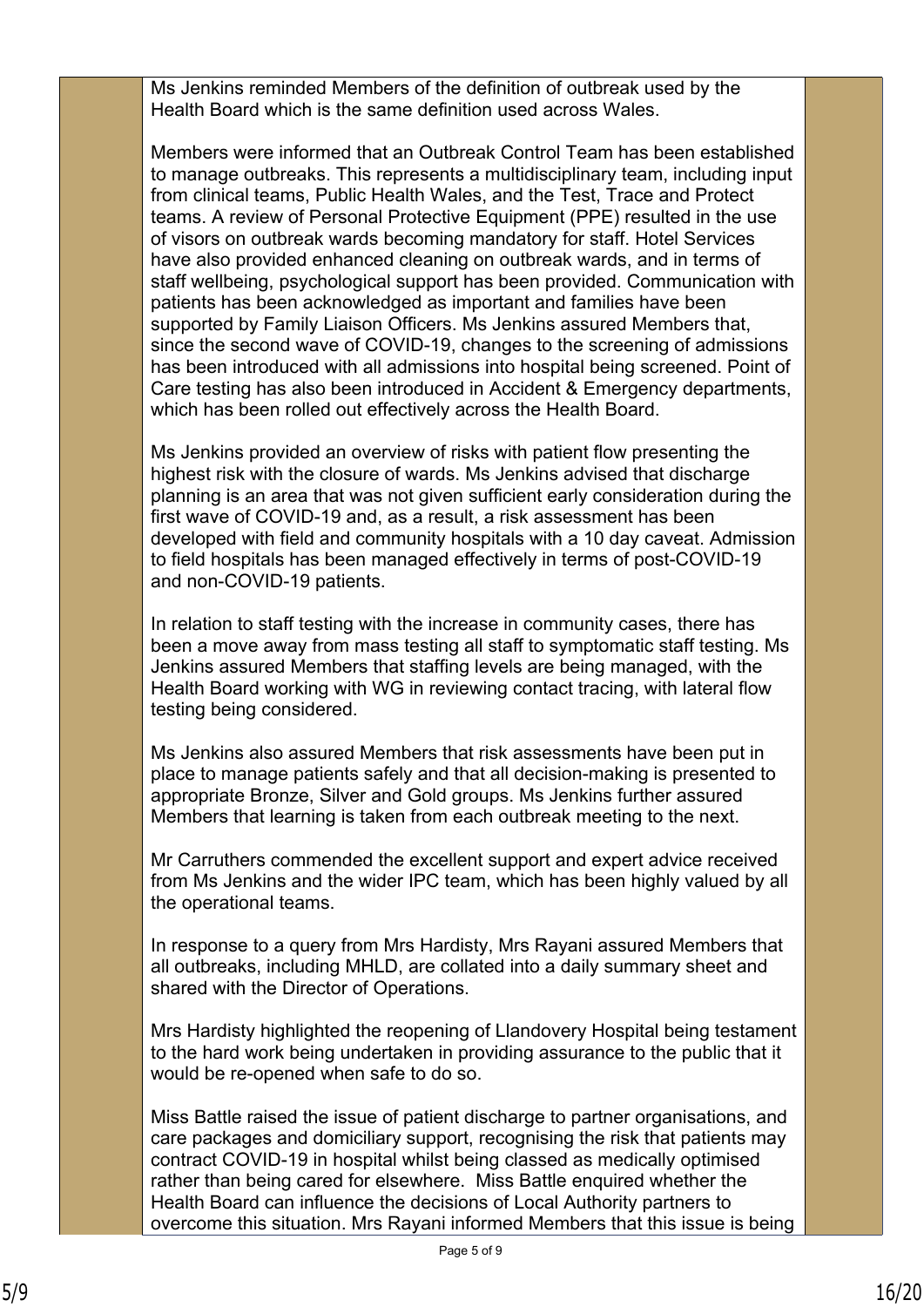strategically influenced through the national Nosocomial Transmission Group and other fora that she attends, acknowledging that when communications bypass Health Boards and go directly to partners, particularly care homes, this can affect the ability to move patients out of the hospital setting.

## *Professor John Gammon left the Committee meeting Mrs Joanne McCarthy joined the Committee meeting*

Mr Carruthers also assured Members that weekly discussions are held with Local Authority colleagues and the Directors of Social Care. However, similar challenges resurface each winter and these have been exacerbated by COVID-19. Mr Carruthers highlighted the need to recognise that Social Care and Community services are experiencing the same impact on their resources and staff as the Heath Board.

Mrs Rayani advised that feedback received on a global perspective of care homes at the latest Nosocomial Transmission Group meeting highlighted the deteriorating position in terms of the number of services reporting outbreaks and their ability to take patients. This is being monitored on a daily and weekly basis. Miss Battle commented that the fact that this is a long-standing challenge which has been exacerbated by COVID-19 makes it even more important to remedy the obstacles to discharge.

Ms Lewis assured Members that this would be reviewed at the March 2021 QSEAC meeting.

In response to a query raised by Mr Newman, Mrs Hardisty confirmed that this issue is raised at Regional Partnership Board, albeit in the context of Winter Planning, and anticipated this issue to feature on the RPB agenda on 11<sup>th</sup> February 2021.

With reference to several queries raised within the MS Teams chat, Ms Jenkins offered the following responses:

- Regarding MHLD figures, these are included within site figures rather than separately.
- In relation to Llandovery hospital, criteria have been developed to avoid further outbreaks in community hospitals across the Health Board. Additionally, Infection Prevention nurses are working across the Health Board and with Carmarthenshire County Council supporting needs in the community, especially care homes.

In summary and on behalf of QSEAC, Ms Lewis expressed thanks to all staff involved for their hard work in managing the current outbreaks.

*Mrs Bethan Lewis joined the Committee meeting Ms Meleri Jenkins left the Committee meeting*

The Committee:

- **NOTED** the findings summarised within the Hospital COVID-19 Outbreaks Update.
- **RECEIVED ASSURANCE** that outbreaks are effectively managed, learning is actively taken forward and risk assessments are in place for changes in practice and patient management.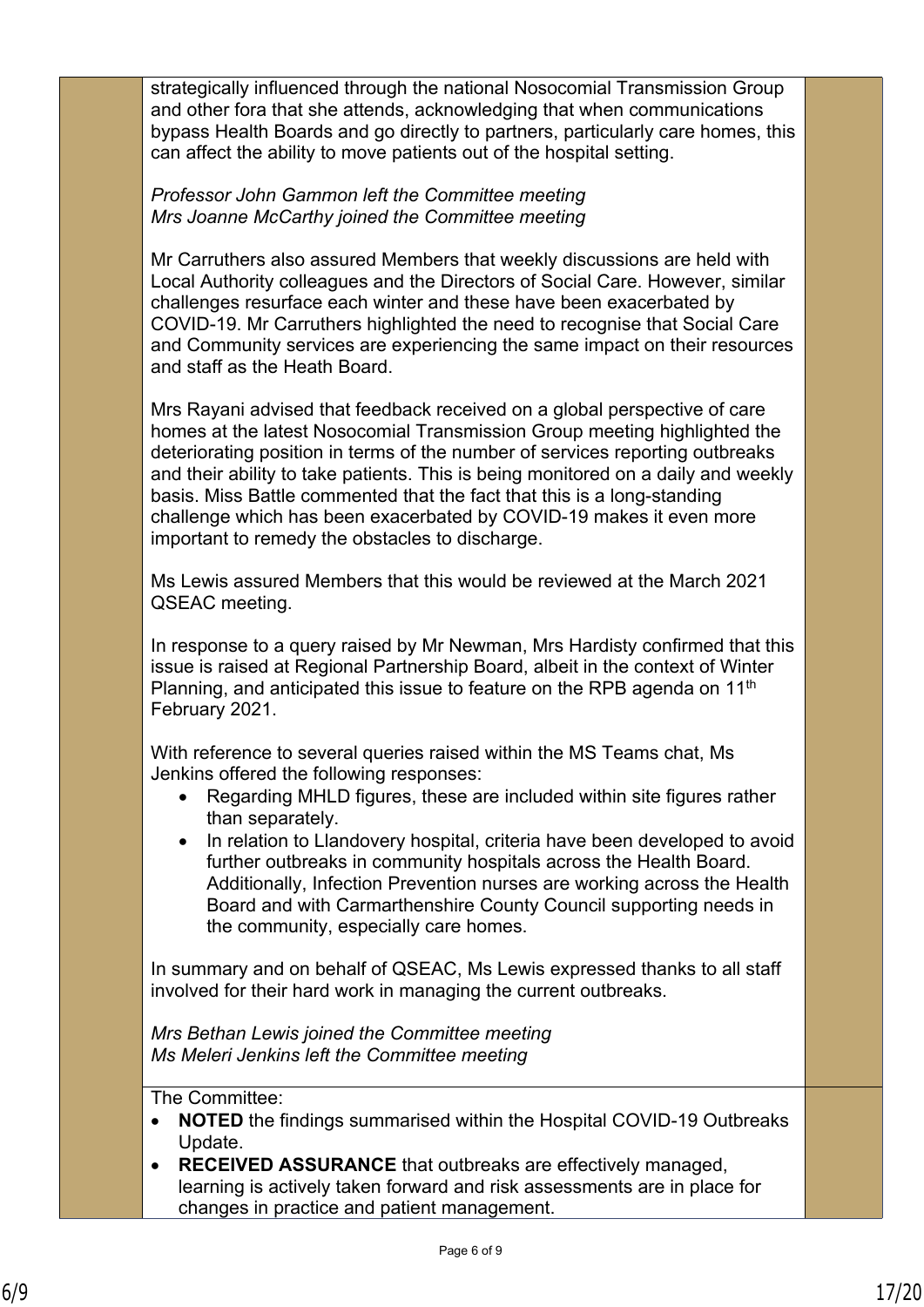| <b>QSEAC</b> | <b>COVID-19 CORPORATE RISKS ALIGNED TO QSEAC</b>                                                                                                                                                                                                                                                                                                                                                                                                                                                                                                                                                                                                                             |  |
|--------------|------------------------------------------------------------------------------------------------------------------------------------------------------------------------------------------------------------------------------------------------------------------------------------------------------------------------------------------------------------------------------------------------------------------------------------------------------------------------------------------------------------------------------------------------------------------------------------------------------------------------------------------------------------------------------|--|
| (21)05       | Due to time constraints, Ms Lewis advised that the major risks from the report<br>aligned to QSEAC feature as standing agenda items and assured Members<br>that they would be discussed in further detail at the February 2021 QSEAC<br>meeting.                                                                                                                                                                                                                                                                                                                                                                                                                             |  |
|              | Mr Carruthers advised that risks 1032 and 129 had been covered within<br>agenda item QSEAC (21)03 COVID-19 Impact on Essential Services.                                                                                                                                                                                                                                                                                                                                                                                                                                                                                                                                     |  |
|              | In relation to risk 1016 regarding social distancing, Mrs Rayani assured<br>Members that this will be reviewed as part of the Health and Safety Executive<br>(HSE) visit on 20 <sup>th</sup> January 2021, with the risk updated accordingly.                                                                                                                                                                                                                                                                                                                                                                                                                                |  |
|              | Mrs Rayani advised that further measures will be discussed regarding<br>Oncology day care facilities to provide assurance to patients receiving day<br>care treatment.                                                                                                                                                                                                                                                                                                                                                                                                                                                                                                       |  |
|              | The Committee <b>NOTED</b> that actions relating to corporate risks aligned to<br>QSEAC will be actioned within the next few weeks and RECEIVED<br><b>ASSURANCE</b> that these risks will be covered in detail at the February 2021<br>QSEAC meeting.                                                                                                                                                                                                                                                                                                                                                                                                                        |  |
|              |                                                                                                                                                                                                                                                                                                                                                                                                                                                                                                                                                                                                                                                                              |  |
| <b>QSEAC</b> | <b>VACCINATION PROGRAMME AND PRIORITISATION FRAMEWORK</b>                                                                                                                                                                                                                                                                                                                                                                                                                                                                                                                                                                                                                    |  |
| (21)06       | Mrs Ros Jervis presented the Hywel Dda UHB COVID-19 Vaccination<br>Prioritisation Framework, advising of the daily changes to the challenges<br>associated with the rollout of the vaccine.                                                                                                                                                                                                                                                                                                                                                                                                                                                                                  |  |
|              | Mrs Jervis wished to provide assurance to the Committee on how frontline<br>health and care staff are prioritised utilising the guidance issued by the Joint<br>Committee of Vaccination and Immunisation (JCVI). Mrs Jervis advised that<br>vaccination for staff in priority groups 1 and 2 has now been rolled out.<br>Priority group 1 consists of care home residents and staff; priority group 2<br>consists of frontline health and social care staff. Mrs Jervis advised that the<br>latter group is enormous and includes independent and third sector staff. It is<br>anticipated that vaccination of the 2 groups will be complete by the end of<br>January 2021. |  |
|              | Vaccination commenced with care home staff and those individuals identified<br>at risk of greater exposure due to daily work, i.e. staff working in COVID-19<br>red areas as identified by Bronze groups. Mrs Jervis advised of good<br>allocation across care home staff. However, there have been issues due to a<br>number of care homes entering into red status meaning, as determined by<br>Public Health Wales guidance, these staff are unable to attend for vaccination.<br>Mrs Jervis confirmed that this guidance has since been revised.                                                                                                                         |  |
|              | Members noted that a Task & Finish Group has been established to look at<br>sub-prioritisation within the JCVI priority groups. As a result, their work will<br>provide further assurance that the Health Board is in line with the all Wales<br>position regarding the development of the 10 sub-groups for prioritisation.                                                                                                                                                                                                                                                                                                                                                 |  |
|              | Ms Lewis acknowledged the balance between national decisions and local<br>discretion and recognised that the organisation is primarily bound by national<br>rulings.                                                                                                                                                                                                                                                                                                                                                                                                                                                                                                         |  |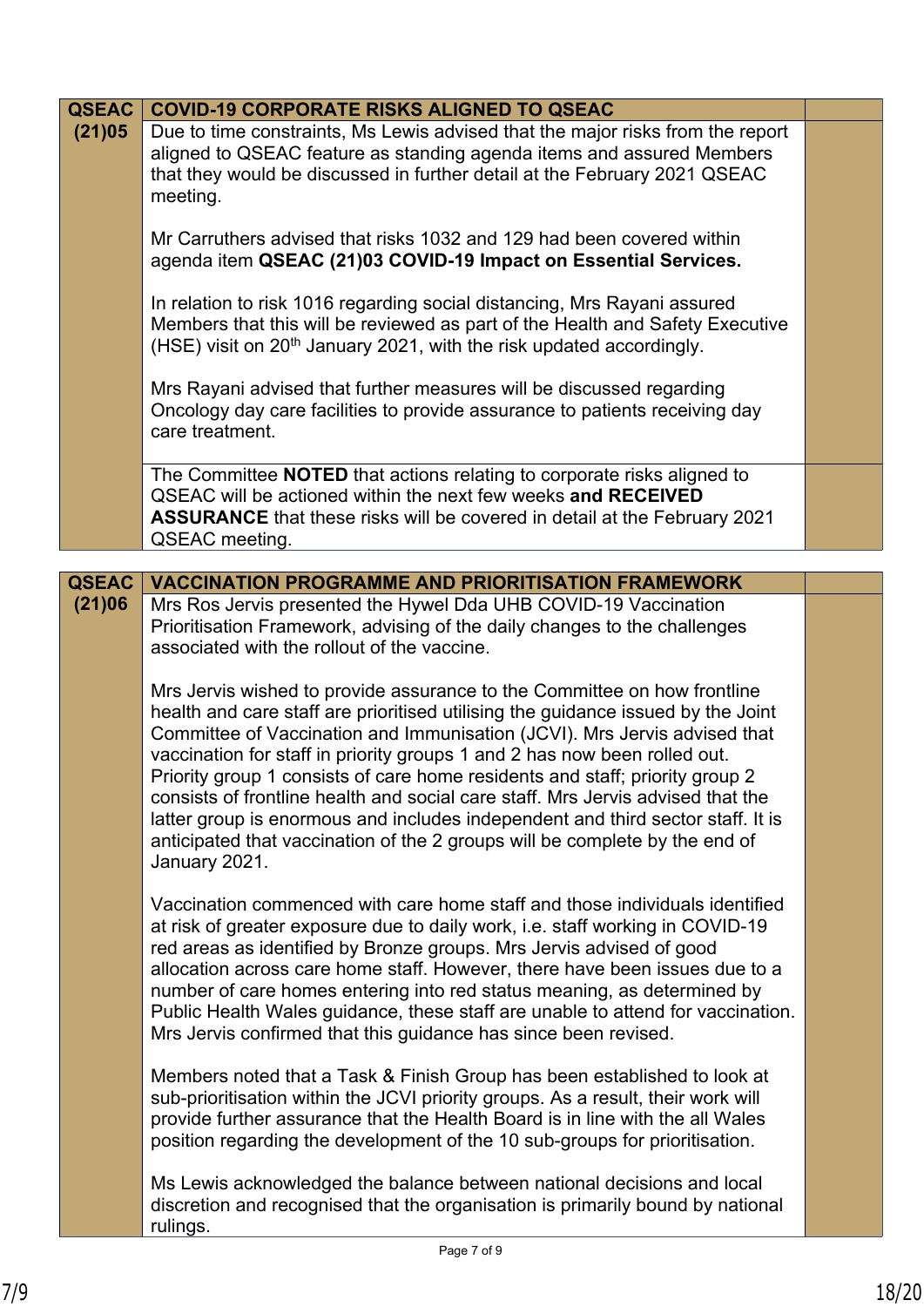| <b>QSEAC</b> | FOR INFORMATION: HIW FIELD HOSPITAL REPORT                                                                                                                                                                                                                                                                                                                                                                                                                                                                                                                                                                                                                                                                               |  |
|--------------|--------------------------------------------------------------------------------------------------------------------------------------------------------------------------------------------------------------------------------------------------------------------------------------------------------------------------------------------------------------------------------------------------------------------------------------------------------------------------------------------------------------------------------------------------------------------------------------------------------------------------------------------------------------------------------------------------------------------------|--|
|              | The Committee NOTED the Hywel Dda UHB COVID-19 Vaccination<br><b>Prioritisation Framework.</b><br>The Committee RECEIVED ASSURANCE from the progress to date and that<br>plans, and mitigation measures are in place for dealing with risks around<br>delivery of the COVID-19 vaccine across Hywel Dda UHB.                                                                                                                                                                                                                                                                                                                                                                                                             |  |
|              | In summary and on behalf of QSEAC, Ms Lewis expressed thanks to all staff<br>involved for the incredible work undertaken.                                                                                                                                                                                                                                                                                                                                                                                                                                                                                                                                                                                                |  |
|              | In relation to communication, Mrs Williams commended the Health Board in<br>getting information up so quickly onto the website and for the letters going via<br>County Councils to residents. Miss Battle also highlighted the excellent work<br>being undertaken in producing a weekly vaccine bulletin for the public.                                                                                                                                                                                                                                                                                                                                                                                                 |  |
|              | Mrs Jervis advised of technical issues associated with the interim booking<br>system used whilst awaiting the national online booking system, assuring that<br>Members that learning has been taken from these logistical challenges. The<br>anticipation is to transfer to call and recall via the Wales Informatic Service<br>(WIS) eventually.                                                                                                                                                                                                                                                                                                                                                                        |  |
|              | Ms Murphy highlighted concerns expressed regarding the environment of the<br>vaccination centre in Cardigan, such as the cold temperatures and lack of hot<br>water, which have been raised with the Health and Safety Group. Mrs Jervis<br>confirmed that this is due to the nature of a Field Hospital environment and the<br>requirement to have centres large enough to provide the Pfizer vaccination.<br>Mrs Jervis assured Members that these logistical challenges are being<br>addressed. Despite the estates issues, Miss Battle commended the<br>organisation of the site and the collaborative approach undertaken with the<br>RAF and volunteers.                                                           |  |
|              | Ms Ann Murphy highlighted an issue in Cardigan resulting in 40 Did Not<br>Attends (DNA) due to staff not receiving confirmation of their appointment and<br>therefore not attending. Ms Murphy confirmed that the Communications team<br>is aware of this and the situation has since improved. Ms Murphy also<br>confirmed that patients are now able to cancel bookings, via a contact<br>number, which had not previously been possible. Mrs Jo McCarthy advised<br>via the chat function that a reserve list is held to ensure DNA slots are<br>covered, and that there had been instances of emails going into junk folders.                                                                                        |  |
|              | In response to a query from Mrs Hardisty, Mrs Jervis confirmed that demand<br>had been phenomenal with only a few instances of non-attenders, generally<br>due to care home staff being unable to attend for vaccination due to their care<br>home moving from green to red status. However, some individuals had<br>managed to book multiple appointments in order to choose the most<br>convenient location, thereby taking up other appointment slots. Mrs Jervis<br>assured Members that clarification has been received recently regarding the<br>management of the vaccination programme for care home residents and staff,<br>making it easier to access and vaccinate individuals despite COVID-19<br>outbreaks. |  |
|              |                                                                                                                                                                                                                                                                                                                                                                                                                                                                                                                                                                                                                                                                                                                          |  |

| (21)07 The Healthcare Inspectorate Wales (HIW) Field Hospital Report was    |
|-----------------------------------------------------------------------------|
| presented to the Committee for information, following HIW's visit to Ysbyty |